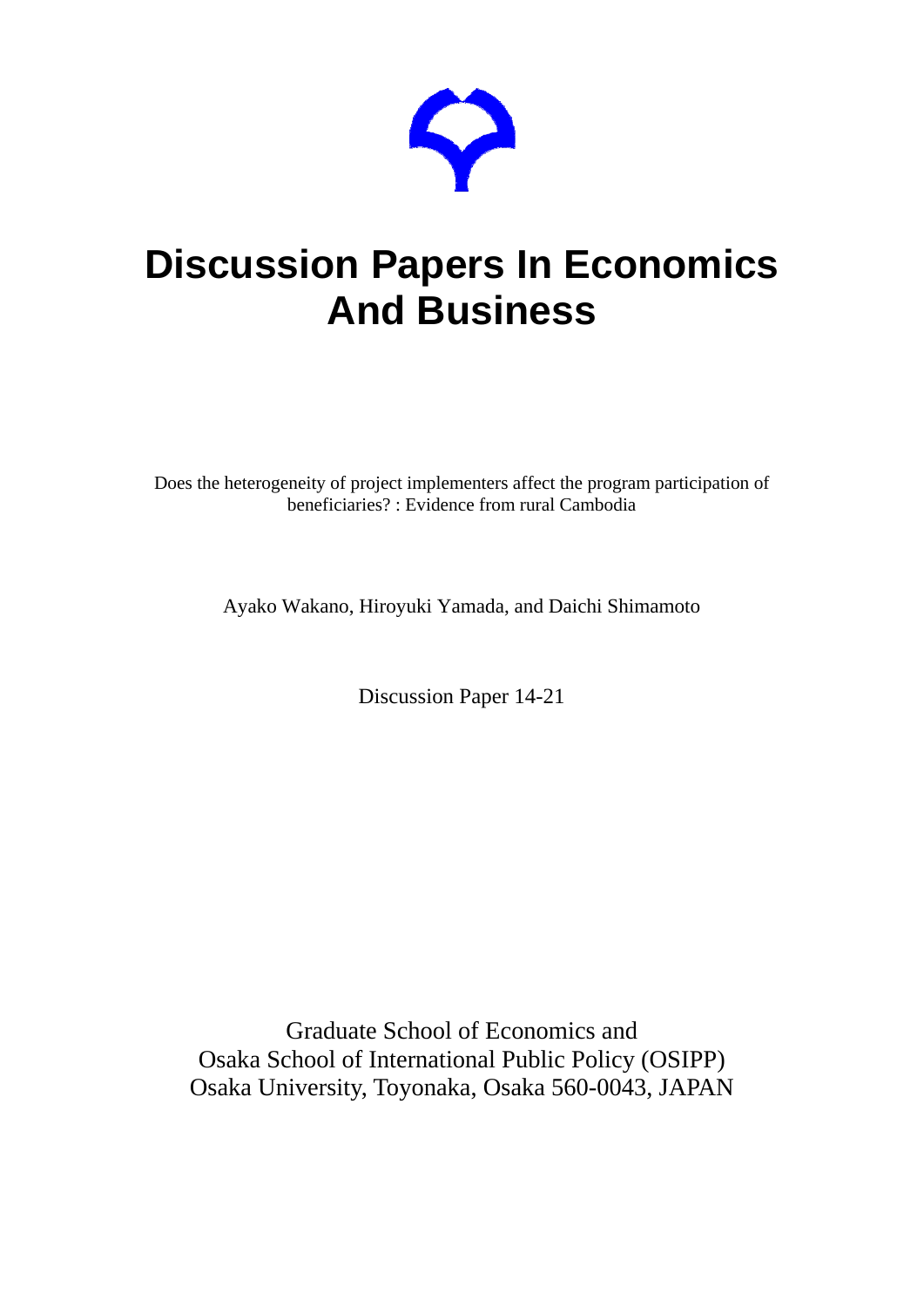Does the heterogeneity of project implementers affect the program participation of beneficiaries? : Evidence from rural Cambodia

Ayako Wakano, Hiroyuki Yamada, and Daichi Shimamoto

Discussion Paper 14-21

May 2014

Graduate School of Economics and Osaka School of International Public Policy (OSIPP) Osaka University, Toyonaka, Osaka 560-0043, JAPAN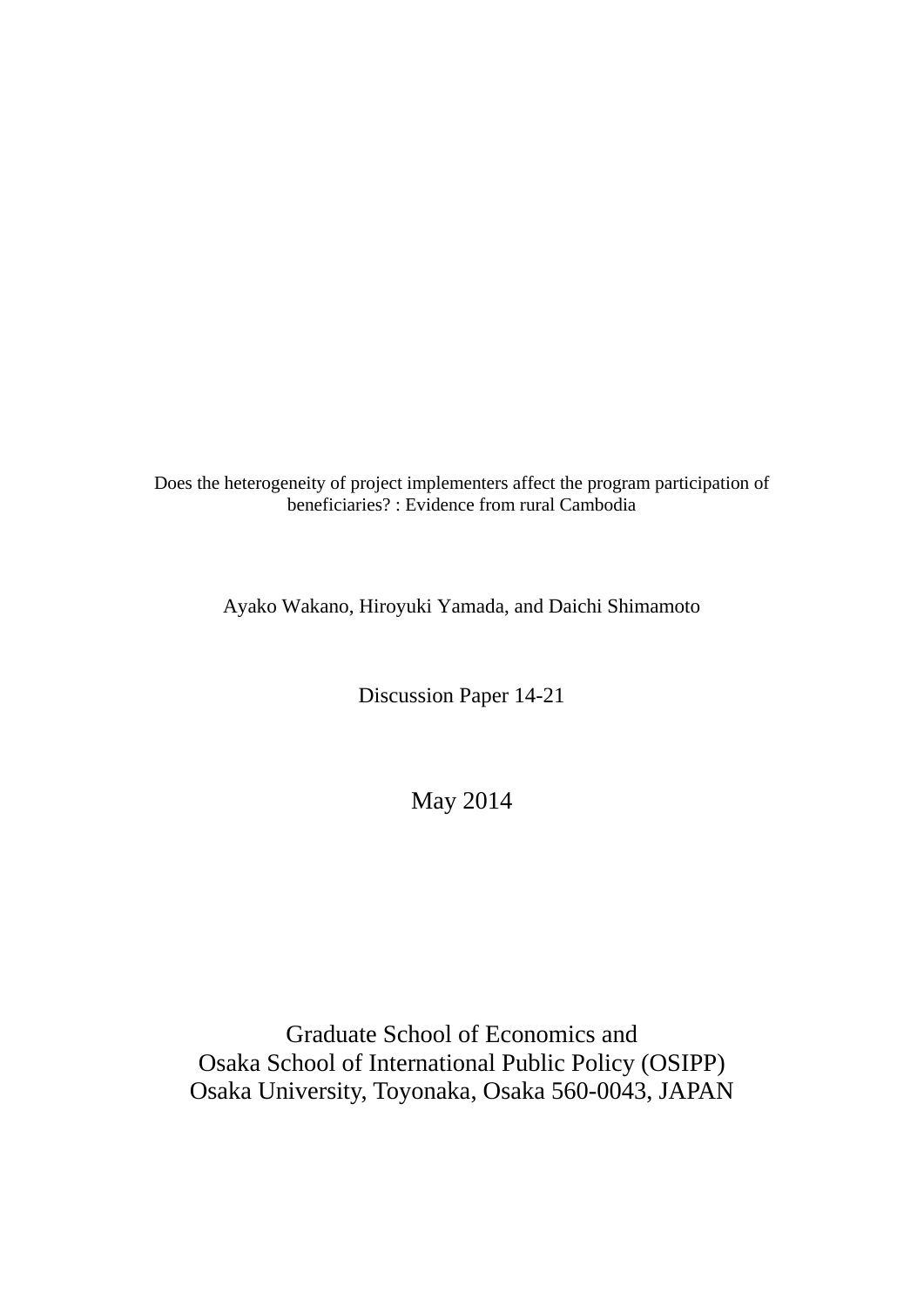# **Does the heterogeneity of project implementers affect the program participation of beneficiaries? : Evidence from rural Cambodia**

Ayako Wakano<sup>†</sup>, Hiroyuki Yamada <sup>§</sup>, and Daichi Shimamoto<sup>††</sup>

#### Abstract

Using the dataset collected for assessment of a post-harvest technology project in rural Cambodia, we focused on the heterogeneous social preferences of project implementers, often overlooked in the literature of Randomized Controlled Trials (RCT). Our study focuses on the "implementer effect" on program participation for the treated farmers. We show the possibility that heterogeneous program participation of ordinary farmers across the treated villages could be induced due to heterogeneity in the characteristics of project staff. In particular, we show the altruism of project staff, measured by the dictator game, consistently increases participation and the number of participations in the training sessions of beneficiaries. This type of heterogeneity in project staffs' preferences across treatment sites might yield noises in mean effects estimated using RCT methods conducted at a certain cluster level, which undermines the external validity of the estimated results. While RCT methods are very powerful tools for many program and policy evaluations, we cannot emphasize too much the importance of the way how an actual project is implemented.

JEL code: O22, C93, D03,

Keywords: social preference, program evaluation, heterogeneity in treatment effects

☨Graduate School of Economics, Osaka University, JAPAN, E-mail address: qgp802wa@student.econ.osaka-u.ac.jp

- § Osaka School of International Public Policy, Osaka University, JAPAN, Email address: hyamada@osipp.osaka-u.ac.jp
- ☨☨ School of Political Science and Economics, Waseda University, JAPAN, Email address d.shimamoto0407@gmail.com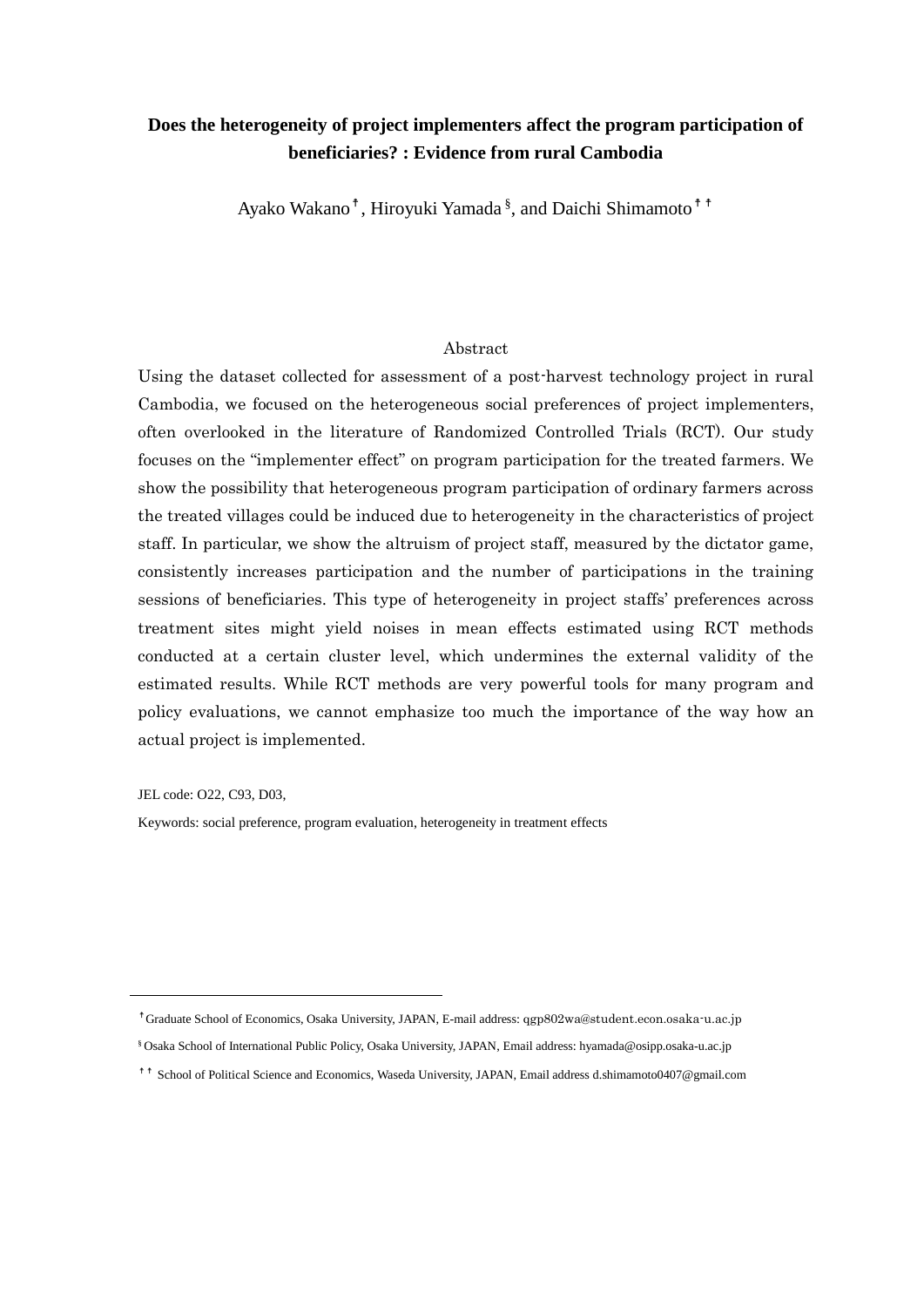#### 1. Introduction

In program evaluation studies, empirical researchers often use Randomized Controlled Trials (RCT) to estimate the treatment effects of development projects. However, one weakness of RCT is its' exclusive focus on mean impact (Ravallion 2012; Deaton 2010). Criticisms indicate that positive and significant mean impact does not guarantee that the program as a whole benefits most of the target population of a project. It may be the case that the program has huge benefits for only a small portion of the population. Heckman et al. (1997) emphasized the importance of looking at the heterogeneous program impacts among the treated population, pointing out that evaluating a program solely by the mean rests on the assumption that "the undesirable distributional aspects of programs are either unimportant or are offset by transfers governed by a social welfare function." In this way, the literature acknowledges the importance of looking at heterogeneity in program impacts, though the mean impact is the only statistic that we obtain from an RCT on those treated in the experimental population without posing further assumptions. Secondly, the literature has extensively studied the case of heterogeneous responses of those targeted by the random program assignment and hence, full compliancy could not be assured in RCT settings (Heckman et al. 1997, 2006).

In this paper, the sources of heterogeneity that we focus on among the treated are the heterogeneous characteristics of project implementers. Even if program is randomly placed prior to the project, that ex-ante randomness might not assure homogeneous characteristics of project staff. A source of heterogeneity may be what Banerjee and Duflo (2008) term "implementer effects." This is realized when implementers of the program, such as local partners or project staff, are different from each other in the first place. This situation is not uncommon for development projects, and while some development projects seem less affected by project staffs, others seem directly involve project staffs in implementation stage. This heterogeneity of project staff could have greater influence especially when those project implementers are involved intensively in the process of implementation of a development project. Indeed, project implementers in villages are often not homogeneous in qualifications and preferences (Ravallion 2012). Hence, the same outcome could not be expected across all sites even if the other characteristics of the treated sites are very similar.

These "implementer effects" were considered an issue in the discussion of external validity of the experimental results, since not all counterparts accept randomization as the implementation manner and not all project implementers are randomly selected. It could be inferred that randomized programs are only carried out by limited types of organizations. To eliminate this "specific implementer effect" and to recover the external validity of the result, it has been noted that replicating randomizations with various implementers is not a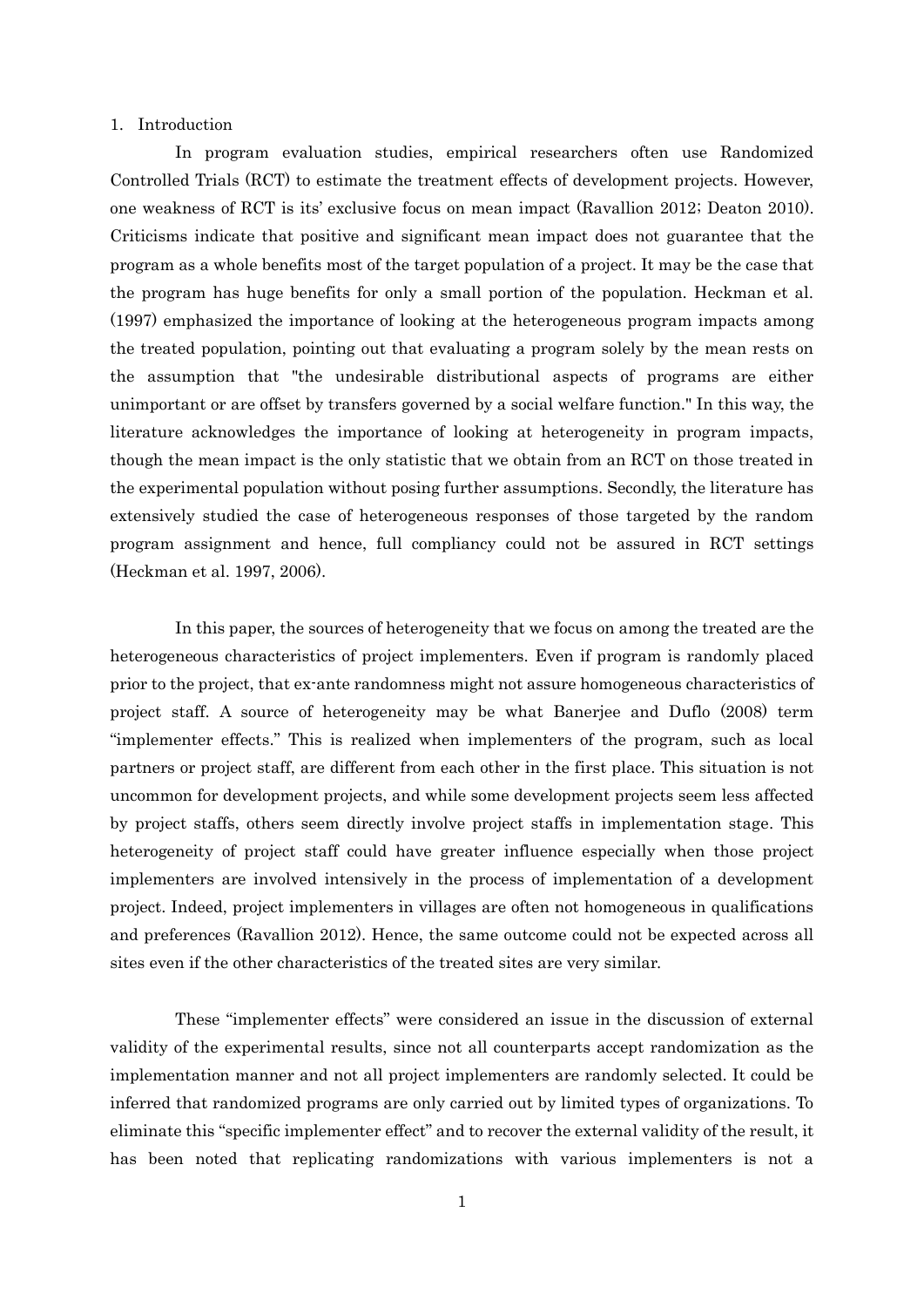constructive remedy (Banerjee and Duflo 2008). Nevertheless, there still remains a gap in the literature as to what extent the 'implementer effect' influences the results of project interventions. In our study, we quantify the extent to which the characteristics of implementers affect the program participation, by testing whether social preferences of "implementers" affect the program participation of those farmers in the treatment groups.

In six provinces in rural Cambodia, a post-harvest project of the International Rice Research Institute (IRRI) was implemented to improve post-harvest practices and consequently, raise the income of farmers. One approach used was to diversify extension sources and collaborate with "key farmers" or farmer leaders who then provide extension services to other farmers in the village. With its research for development stance, this project provides a case for us to examine the effect of the differences in project implementers across the treated groups.

We used household data collected in rural villages in Cambodia between December 2012 and January 2013 where the IRRI had intervened in post-harvest technology extension programs since 2005. This project has provided post-harvest technology items to rural farmers in the treatment villages, where two local residents were assigned as the project staff in each village. They implement the project, encouraging their own villagers to participate in the training sessions on how to use post-harvest technology items. These local project staffs are called "key farmers." Indeed, they play a key role in spreading the post-harvest technologies among the villagers in the treatment villages. With the experimental measures from the dictator game conducted for the key farmers, our empirical result shows the level of altruism of key farmers is highly associated with the beneficiaries' participation rate and the number of participations in the program. Although we do not formally implement the program evaluation of the post-harvest technology project, this type of heterogeneity across treatment sites might yield noises in mean effects estimated using RCT methods conducted at a certain cluster level. While RCT methods are very powerful tools for many program and policy evaluations, we conclude how a project is implemented has great significance and needed to be considered in program evaluation studies.

The rest of the paper is organized as follows. The next section overviews the related literature. Section 3 explains the background of the post-harvest technology project. Section 4 provides the conceptual framework, mainly focusing on the social preferences of key farmers. Section 5 explores the data and the experiment design. Section 6 shows the empirical analysis and results. The last section provides conclusions and policy implications.

#### 2. Preceding studies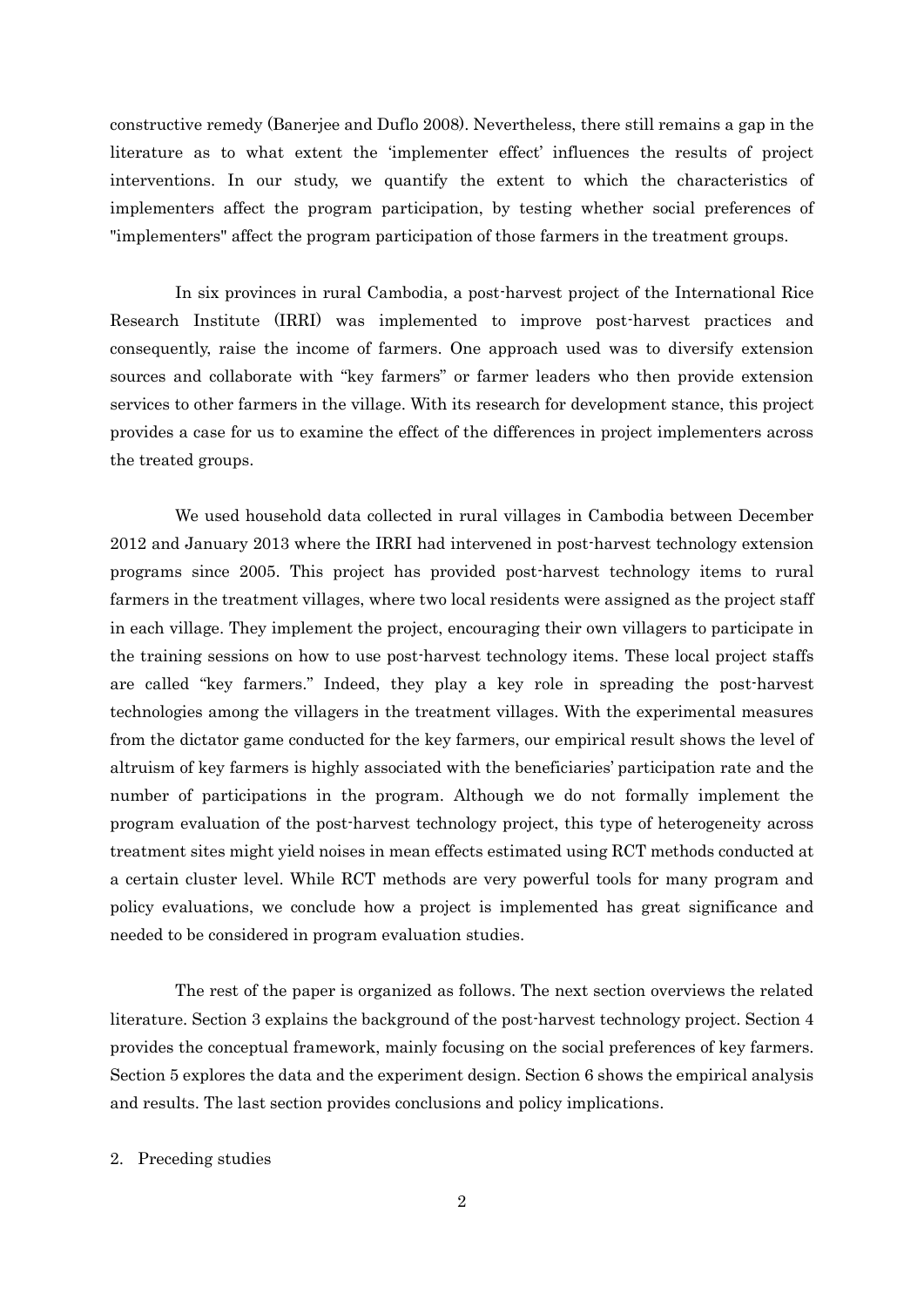#### 2.1 Program evaluation studies

In program evaluations, one of the virtues of utilizing RCT methods is that we assume unobserved heterogeneity affecting potential outcomes is very similar (or equal) on average for the treated and control groups. However, even if the assignment is random, this does not guarantee the same program implementation manner among the treated groups. In fact, in certain types of programs where project staff are intensively involved in project implementation, the treatment outcome can be heterogeneous because of the heterogeneous working attitudes of project staff, their level of commitment, and skills. If the focus is solely to estimate the "average" treatment effects of the project of interest itself, then it should not be a problem. However, if the degree of heterogeneous impacts is largely influenced by the program implementation manner across the treated groups, the estimated outcomes might not be replicable in different settings, which undermines the external validity of the estimated results.

In the literature, many RCT programs are randomized in certain clusters such as at the school, village, hospital, and districts level, where local project implementers are actively enrolled. For example, Jensen (2012) report evidence from India where "experienced recruiters" were employed, while Angrist and Lavy (2009) report a randomized cash incentive program for low-achievers of high school students in Israel where "teachers and school administrators" are actively enrolled. Duflo et al. (2012) reported an RCT conducted at the school level in Kenya, hiring a "local community teacher." For those studies designed to obtain "project staff" involved in implementation with a greater extent, the different characteristics of project staff at each cluster could be a crucial source of heterogeneous impacts among the treated. Our study focuses on heterogeneous project participation that emerged through the implementation process, which is highly associated with the social preferences of the project implementers.

2.2 Preceding studies on measured social preferences and real life pro-social behavior

Our study is closely related to preceding empirical studies that tested whether the measured social preferences in the laboratory or field experiment are associated with subjects' pro-social behavior in real life (Karlan 2005; Benz and Meier 2008; Carpenter and Cardenas 2008; Carpenter and Myers 2010; Carter and Castillo 2011; Seki and Carpenter 2011; Alberto 2013). Although various pro-social behavior in real life as dependent variables were regressed on the experimental measures in the field or laboratory experiment, none of the studies has tested the relationship between project staffs' social preference and their real life working performance. In our study, we show whether measured social preferences of key farmers such as altruism and reputational concerns can be predictors of their real-life working outcome of providing training sessions.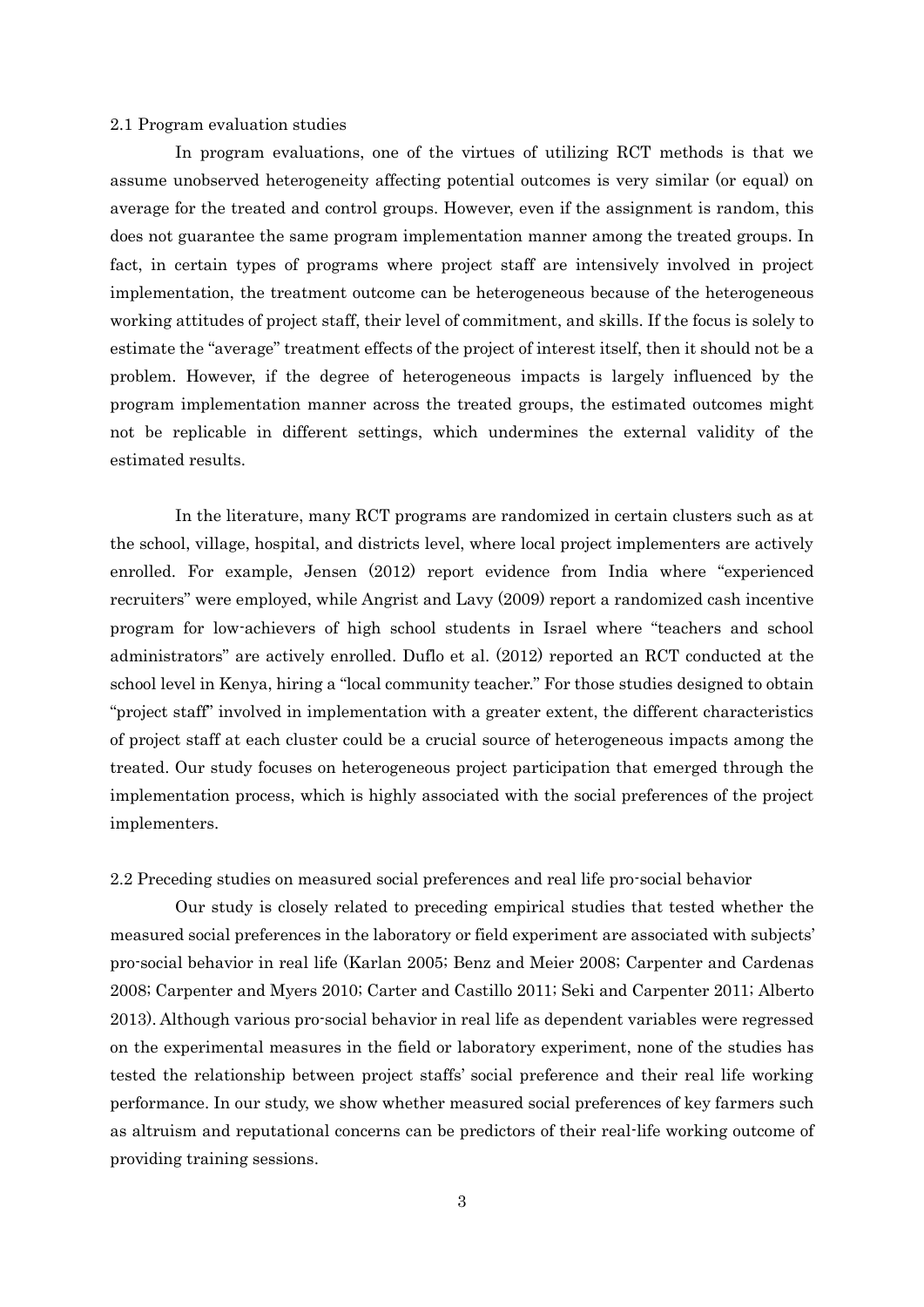#### 3. Program Background

 $\overline{a}$ 

#### 3.1 Overview of the program,

The project that we studied was implemented by the IRRI funded by the Asia Development Bank (ADB). According to the IRRI, post-harvest losses in Southeast Asian countries are not ignorable in scale, typically 15-20% in weight loss and, when quality is factored in, can result in a 10-30% loss of value in the market. In order to tackle this post-harvest loss, the project in Cambodia was implemented as one component of a broader program, covering Vietnam, the Philippines, and Cambodia. In Cambodia, the program has intervened since 2005 in four villages in Prey Veng Province located in the eastern part and four villages in Battambang Province, located in the northwestern part of Cambodia. From 2008, this initial project was expanded to the four additional provinces in Cambodia: Pursat, Kampong Thom, Takeo and Kampot Provinces. As a result, as of 2012, the project has reached 13,000 households. We surveyed 14 treated villages scattered in four (Battambang, Prey Veng, Pursat, and Takeo) provinces in Cambodia between December 2012 and January 20131. We collected information of 235 households of rice farmers and 27 key farmers, two in each of 14 villages2.

There were two different types in the provision of post-harvest technology items: one was provided at the household level, and the other was provided at the village level, such as weighting scales, moisture meters, thermometers, and cleaners<sup>3</sup>. The farmers use 150-kg weighing scales in their transactions with buyers. Moisture meters and thermometers are used to check the quality of dried grains and seeds. Cleaners are used to remove impurities mixed with grains before broadcasting. For those four items provided at the village level, only one of each item was provided to each treatment village, and the project staff, called key farmers, were assigned to maintain and lend items to their own villagers after providing them with a training session.

#### 3-2. Project implementation: The role and characteristics of "key farmers"

In order to encourage ordinary farmers to use the provided items in the treatment villages, two local key farmers were selected in each of the treatment villages by the

<sup>1</sup> There are in total 20 treatment villages and 6 control villages under the project. We were unable to survey two provinces (Kampong Thom and Kampot) due to budget constraints of the project.

<sup>&</sup>lt;sup>2</sup> At the time of the survey, one key farmer was absent in the village called Por Chery; therefore, the total number of surveyed key farmers is 27.

<sup>3</sup> Other provisions from the IRRI not listed are as follows: for harvesting, mini-combine harvesters were introduced at the selected villages; 5-ton cube or cocoons and granary improvements were also provided at selected villages. A market information system where price data was collected every three days in three different markets (rural, provincial, and Phnom Penh) was also set up to help farmers get better selling prices.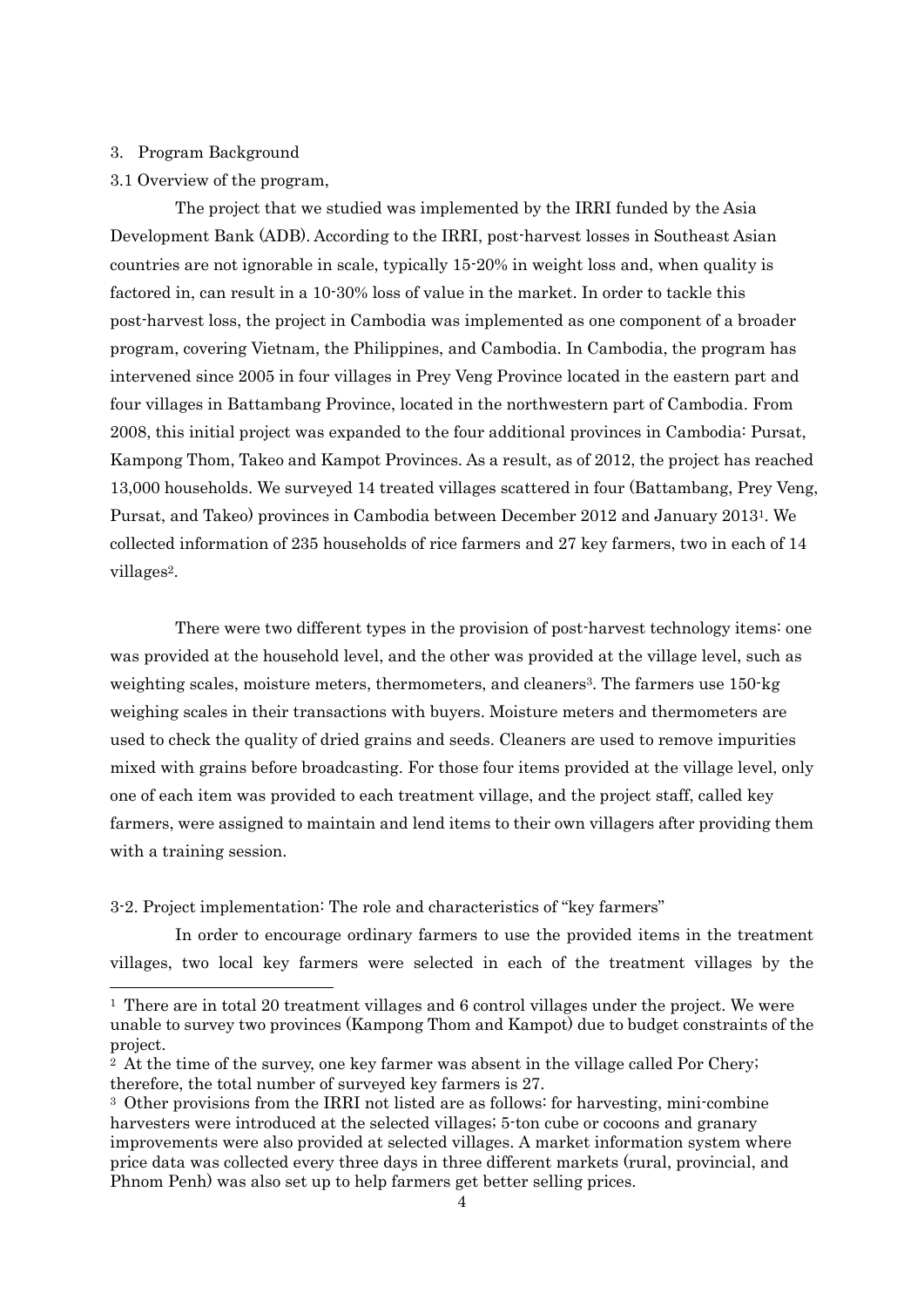Provincial Department of Agriculture (PDA), the counterpart of the Ministry of Agriculture in the central government and IRRI project staff. Locally assigned key farmers have played a key role in spreading the technologies introduced by the project. Key farmers reported the feedbacks about the usage of the provided item for periodical visits of PDA and IRRI staff at treatment villages. Key farmers were also asked to show their records on demonstration or trials and villagers' history of using the provided items. Key farmers had to submit their written reports to PDA and IRRI project staff when they conducted training sessions for villagers.

In this way, the selection of key farmers was crucial for the successful implementation, and hence carefully performed by the PDA based on criteria such as willingness to work with the project and abilities to communicate with villagers. Out of 27 key farmers that we surveyed, one quarter of them were an experienced village leader or belonged to a village leader family. Half of them had worked as a public worker before being selected as a key farmer. Over 35% of them answered that they were interested in other public worker positions, such as a member of a development committee that exists in each commune, and over 82% of them said they would like to run for election if there were an election to select key farmers in their village. Hence, we observed that those selected key farmers are in general highly motivated to work for public issues.

#### Table 1

 $\overline{a}$ 

Table 1 shows the basic characteristics of key farmers and ordinary farmers. In terms of off farm income, key farmers earn more (an average of 8.4 million riel) than ordinary villagers (the average is approximately 5 million riel)4. The number of members in a key farmer's household is similar to that of ordinary villagers, with an average of 5.4 members. The average number of years of education of key farmers is 6.7 years, which is higher than that of household heads of ordinary farmers. The average age of key farmers is four years older than that of household heads of ordinary households, implying that more experienced or senior persons are chosen as key farmers. There were more male than female key farmers.

4. Conceptual framework: role of "key farmers" innate preference and incentive

As mentioned earlier, we assume that the heterogeneity among project staff could be an important factor determining project participation and outcome. In this section, we explain why social preferences, that is, altruism and image of social sanction or social reputation affect the level of pro-social behavior of key farmers.

<sup>4</sup> As of 31 December 2012, US\$1 is equivalent to 3,909.4 Cambodian Riel.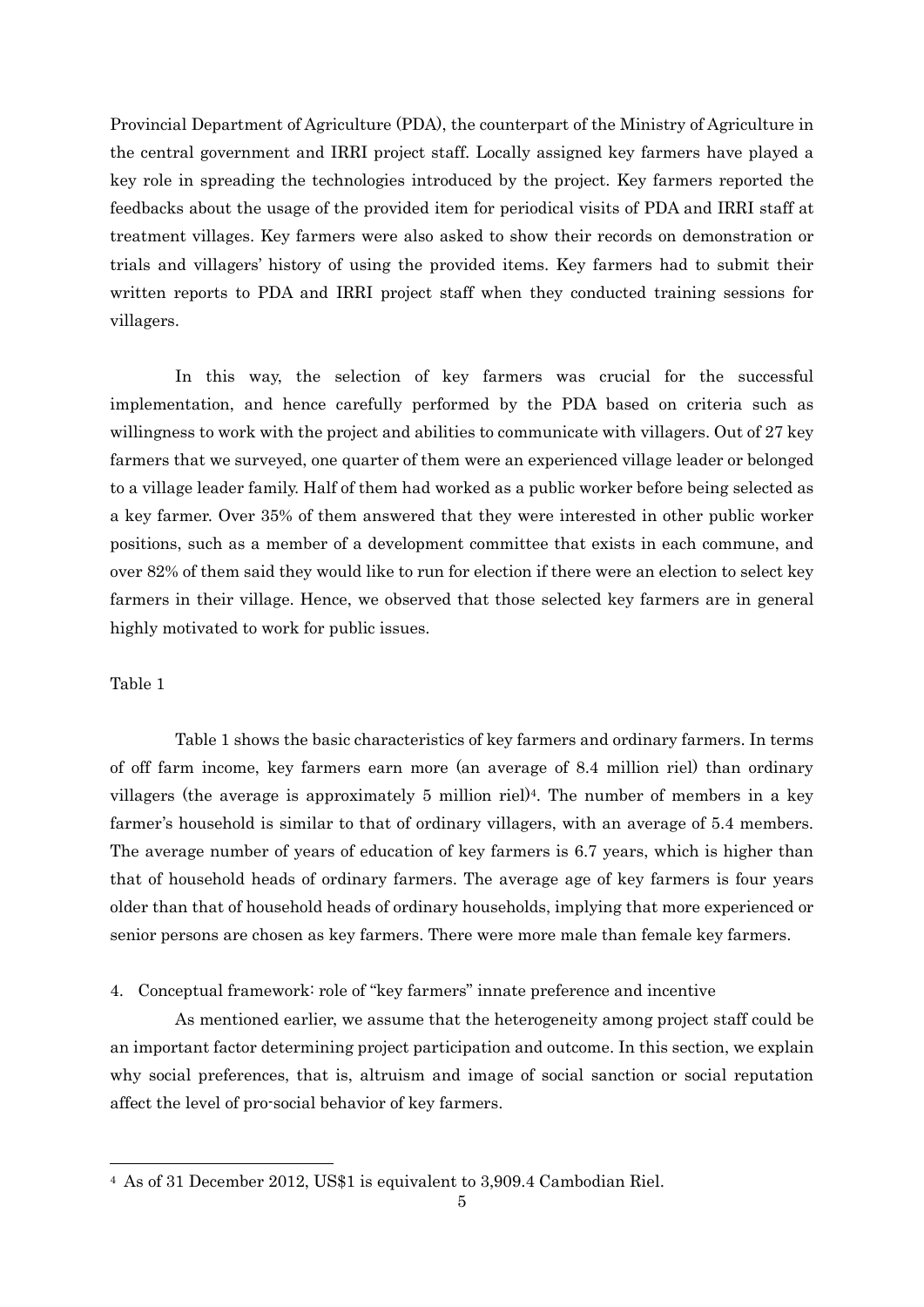In the literature, the motivations for ones' pro-social behavior, which is costly to them but primarily benefit others, was extensively studied. There are two categories of motivations; one is the intrinsic motivations such as innate preferences and the other is the extrinsic motivations such as material rewards or benefits associated with acting prosaically (Becker, 1974, Andreoni, 1989, 1990). In our context, the extrinsic incentive is not explicitly embedded in the project that forces key farmers to commit to their roles. For example, no written official contract exchanged between key farmers and IRRI/provincial counterparts, nor any financial incentives are given to accomplish their roles, except a one-off payment of 10 US dollars to purchase phone cards in order to communicate with other villagers.

On the other hand, for key farmers who care about the self-image or reputation from villagers, there could be an implicit mechanism to make them work since they are constantly exposed to monitoring by ordinary farmers in their village. While monitoring by PDA and IRRI project staff is rare, ordinary villagers would notice the working attitudes of key farmers. In this sense, their extrinsic motivation is not about the financial benefits, but social reputation or sense of sanction from their own villagers is at work, for most of them are greatly concerned about public issues and interested in working as public workers future.

In the literature, "anonymity effect" or "signaling effect" models propose similar type of motivations to explain one's pro-social behavior in the presence of others. In the anonymity effect, models predict that people supply an increased level of labor or provide charitable donations with the presence of others (Meer (2011), Dellavigna et al. (2012)). The signaling model (Benabou and Tirole, 2006) specifically explains the pro-social behavior as signaling to be perceived as an "altruistic" person in the presence or under the observation of others. The "enforced reciprocity model" by Leider et al. (2009, 2007) pays attention to the effect of subjects' expectations of reciprocal favors in future exchanges. Compared to altruism, we name such social consideration as the reputation concerns or sense of sanction, which induces pro-social behavior in the presence of others. Following the studies of Ligon and Schechter (2012) and Leider et al. (2009), we measure two motivations of altruism and reputation concerns elicited by the dictator game experiment.

Based on the literature, both altruism and a sense of sanction or reputational concerns could induce one's pro-social behavior; however, which one has more explanatory power for the variation in the level of pro-social behavior or whether they work complimentarily or work as a substitute for providing pro-social behavior is uncertain. Therefore, we included reputational concerns as well as altruism of key farmers at the same time to test which effect has more explanatory power for the variation in the level of pro-social behavior. Furthermore, we tested whether altruism and reputational concerns can function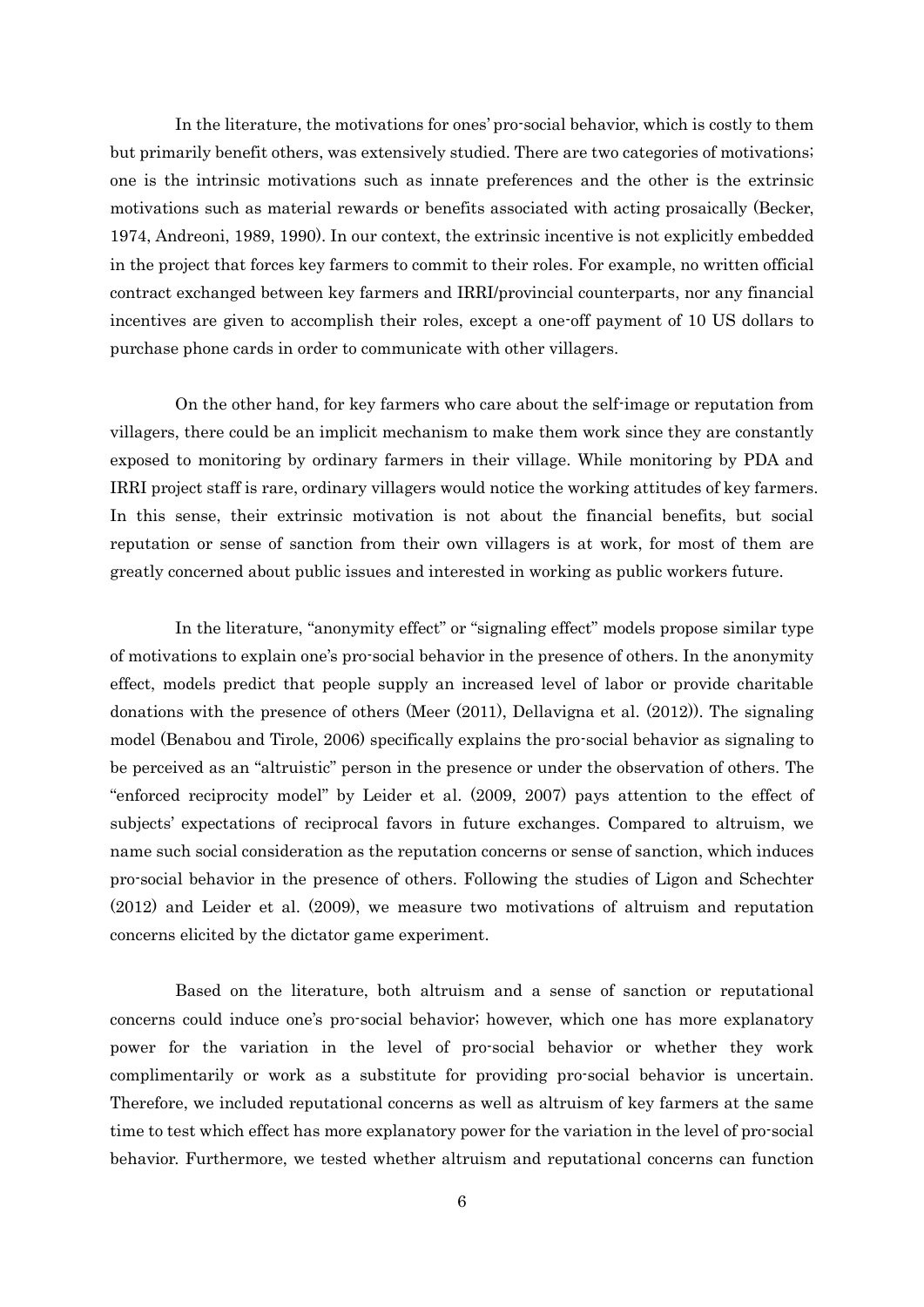complimentarily at the level of pro-social behavior by adding the interaction of the two.

#### 5. Data

#### 5-1. Survey design

We conducted the household survey from December 2012 to January 2013 in 14 treatment villages in four provinces, namely Battambang, Prey Veng, Pursat, and Takeo. In each treatment village, we surveyed ordinary farmers, which amounted to 235 households in total, and 27 key farmers. The survey was conducted by 10 IRRI recruited Cambodian enumerators with our field team and IRRI project staff, independently from the project intervention. To sample households randomly, we worked with PDA officials and IRRI project staff to draw up a list of 11 to 32 households that had been randomly selected and interviewed by the previous monitoring and evaluation surveys5. Table 2 shows the household samples interviewed by our survey in each village.

#### Table 2

 $\overline{a}$ 

Interviews took place in a public space in each village, and the household head or head's wife was asked to complete a household questionnaire. The key farmer interview took place at the same time as the interviews of household heads or the head's wife. A pair of an interviewee and an enumerator was instructed to sit apart from other pairs so that each other's interviews could not be heard. We were especially cautious in the interviews with key farmers so that they could not be heard by anyone attending the household interviews since the key farmers' questionnaire contains the experiment section. Both key farmers and respondent ordinary farmers received a gift at the end of the interview.

5-2. Experiment with key farmers and descriptive statistics of item-carrying key farmers

The field experiment was conducted for every key farmer during the interviews with him/her. In order to elicit social preferences, we conducted the dictator game virtually. In the dictator game setting, the first-mover simply makes a transfer to a passive second-mover. If the game is anonymous, the voluntary transferred amounts are, in general, interpreted as measures of altruism, assuming there is no self-interested reason for the first-mover to transfer money. Following the literature of Ligon and Schechter (2012), in our setting, key

<sup>5</sup> Previously, for the purpose of monitoring and evaluation of the project, household surveys were conducted 4 times from 2005 to 2008. Details of the previous monitoring result are available in the report, "Report on technology adoption, lessons learned and impact of the IRRI ADB-JFPR 9036 Project," IRRI (2009). We attempted to resurvey all the households in earlier intervention provinces (Battambang and Prey Veng), surveyed lastly in 2008 and all the households in later intervention provinces (Pursat and Takeo), surveyed lastly in 2009. However, there was some attrition of households due to migration and other reasons. In such cases, replacement households were randomly chosen in each village.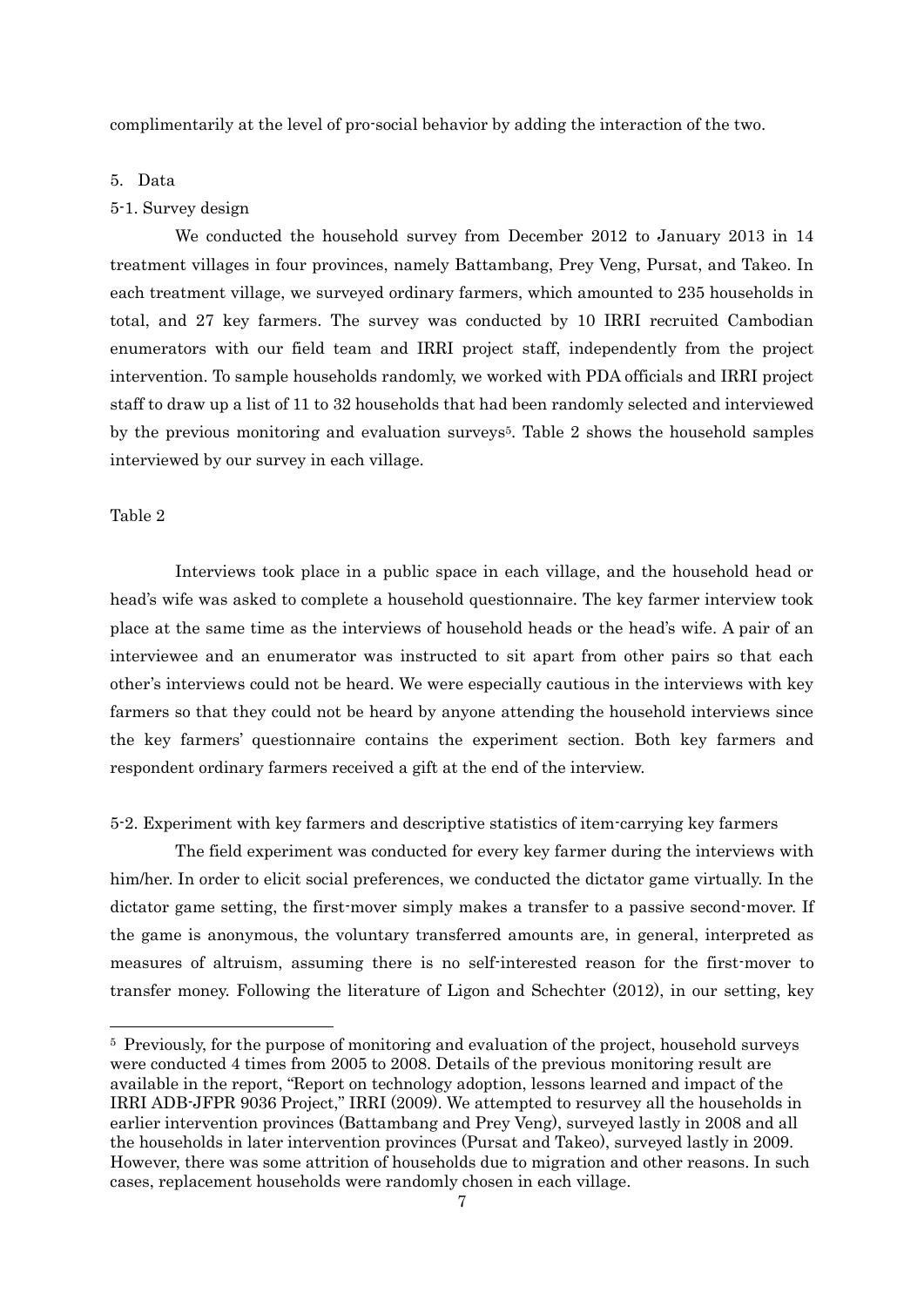farmers were asked to play the role of dictator in three different settings of the dictator game.

The baseline setting of the dictator game is as follows: the game is played in pairs, of which Player 1 is the dictator (key farmer) and Player 2 is someone specified in each game. At the start, Player 1 receives 40,000 Cambodian riel (equivalent to 10 US dollars) as an endowment. Player 1 decides how much he/she wants to keep and how much he/she wants to send to Player 2. Player 1 can send an amount between 0 riel and 40,000 riel to Player 2. Any money sent to Player 2 will be doubled. Player 2 will receive any money Player 1 sent multiplied by two, plus an additional contribution of 3,000 riel given by the project staff.

Using the above setting, we asked key farmers to play three different versions of the game. In the first version, Player 2 (the recipient) is randomly chosen from Cambodia by lottery and the dictator does not know who Player 2 is and Player 2 does not know who the dictator is. In the second version, Player 2 is randomly chosen from households in the key farmer's village by lottery. The dictator again does not know who Player 2 is and Player 2 does not know who the dictator is, either. Finally, Player 2 is randomly chosen from households in the village by lottery, which is the same condition as Version 2. However, Player 2 does know who the dictator is and the amount set to be transferred by the key farmer though the dictator does not know who Player 2 is.

According to the preceding study of Ligon and Schechter (2012), we defined the amount measured from Version 1 as "general altruism," which is the amount of voluntary transfer to the randomly selected person. In contrast, "villager-directed altruism" is defined based on the amount measured from Version 2. "Reputational concern" or "sense of social sanction" is defined as the amount measured from Version 3 minus the amount measured in Version 2. The only difference between Version 2 and 3 is whether Player 2 knows who the dictator is. Hence the difference in amount between Versions 2 and 3 is defined as the amount for "social consideration" or "reputational concern" (Ligon and Schechter 2012).

#### Table 3

 $\overline{a}$ 

In the 14 villages that we surveyed, there are two key farmers assigned to work for the project. In each village, one of the key farmers is identified as the "Item-carrier" key farmer who mainly keeps those provided items and lends them to ordinary farmers. In our estimation, we used the social preference measures of 13 item-carrier key farmers, since 1 item-carrier key farmer was absent at the time of the survey. Table 3 shows the descriptive statistics for 13 item-carrier key farmers. Both altruism and reputational concerns are experimental measures obtained by the dictator game and have large variation in values<sup>6</sup>.

<sup>6</sup> In the estimation, we take the logarithm for the experimental measures of reputational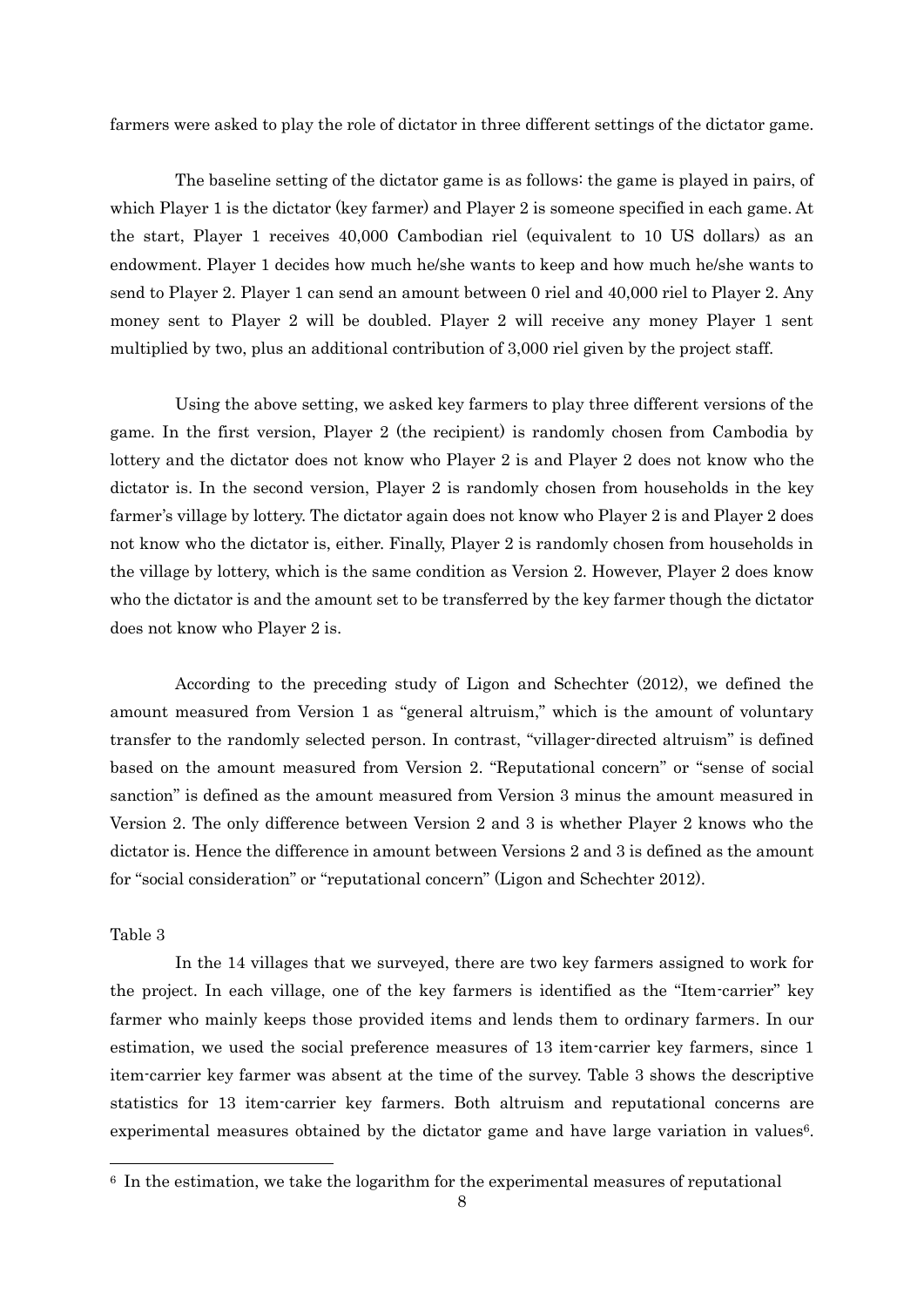The mean of general altruism is 4,338 riel with a standard deviation of 8,223 riel and that of village-directed altruism is 5,684 riel with a standard deviation of 10,713 riel. The mean of reputational concern is 1,846 riel with a standard deviation of 3,078 riel. This shows the minimum value of reputational concern is zero, which implies all key farmers have increased an amount to transfer in the non-anonymous setting. In the estimation, we used the demeaned value. The mean (in log) of each variable is subtracted from the log of the altruism measure or log of reputational concern measure so that, in our estimation, the interpretation of the coefficient of altruism (in log), reputational concern (in log) and the interaction term are made straightforward. The income level of key farmers and years of education vary greatly, both variables of which are included as control variables.

#### 5-2. Descriptive Statistics

Table 4 shows the descriptive statistics on the ordinary farmers. Due to the missing values, total effective samples for some variables are not the 235 samples that we surveyed. Our dependent variables are of two types. One is whether the ordinary farmers have ever participated in the training sessions conducted by key farmers. The other is how many times they have participated in the training sessions conducted by key farmers. The mean participation rate is 0.67, meaning that 67% of ordinary farmers surveyed have participated in the training sessions at least once. The systematic characteristic difference between participants and non-participants is not observed, according to the simple mean comparison test as is shown by Table 5. As for the number of participations, the mean is 3.37 times with great variation. This variation cannot be explained only by difference across villages as shown by Figure 1, implying we have to control within village variations such as the characteristics of ordinary farmers.

#### Table 4, 5

 $\overline{\phantom{a}}$ 

Explanatory variables are item-carrying key farmers' characteristics and ordinary farmers' characteristics as shown in Tables 3 and 4. For ordinary farmers' characteristics, consultation with a key farmer is the binary answer to the question of "Are you able to consult key farmers when you have farming-related questions?" This is a proxy variable to capture the subjective psychological distance or level of trust from ordinary farmers to key farmers. Previous studies have shown that having informal conversations or discussions leads to increased cooperation and reduced extraction in the experiment (Cardenas and Carpenter 2008). Physical distance is the distance between key farmers' residences to villagers' residences. Since the training sessions offered by key farmers is mainly held at key farmers'

concern and altruism. The calculation is performed as follows: log altruism =  $log(altruism+(altruism^2+1)^{N}(1/2))$ . This is because some key farmers have set their transfer amount to zero.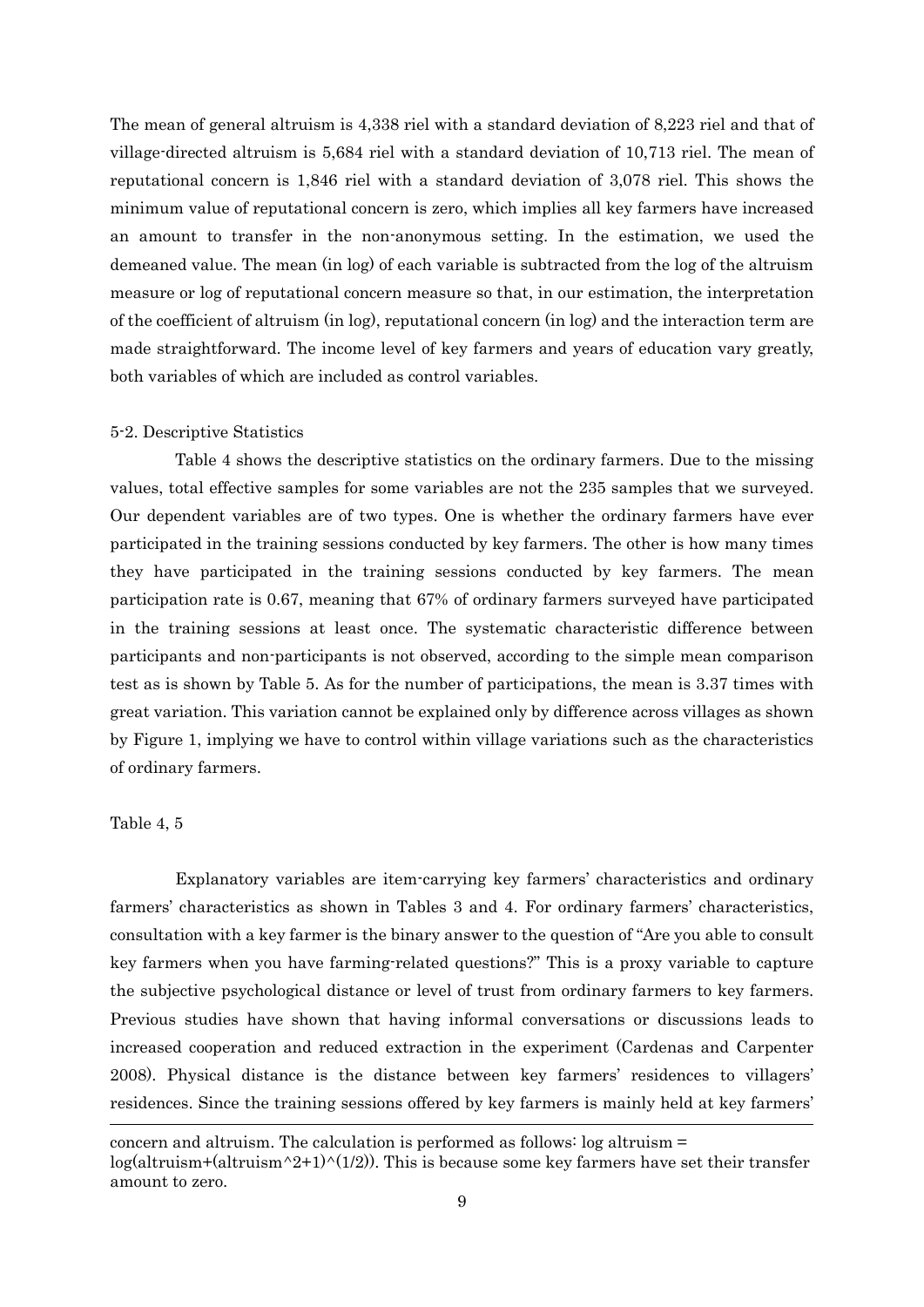residences, controlling the distance to key farmers' residences has great significance, as distance is considered to be one of the costs for ordinary farmers to participate in training sessions. The average distance between a key farmers' house and an ordinary farmers' house is 410 meters with a large variance within a village. In order to control for the farmers harvesting activities, the number of times of rice growing in one year is included. On average, ordinary farmers grow rice 1.7 times in a year. Our province dummy captures the effect of the length of the project intervention since four provinces have different intervention periods.

#### 6. Empirical Analysis and Result

#### 6-1. Estimation result from ordinary least squares estimations

First, we estimated the following linear regressions regardless of whether the dependent variables are binary or continuous. A limited dependent variable model yields nearly identical results as shown in Section 6-2. The estimated linear model is as follows:

## $Y_{iv} = X_{v} \alpha + Preference_{v} \beta + H_{iv} \gamma + \delta_{v} + \mu_{iv}$

where i denotes ordinary farmer and v denotes village.  $Y_{iv}$  denotes whether the ordinary farmers have ever participated in the training sessions conducted by key farmers , or the number of participations in the training sessions conducted by key farmers.  $X_{\nu}$  denotes the characteristic variables of an item-carrying key farmer in village v, such as years of education and log of annual income. Preference, denotes the social preferences of item-carrying key farmers in village v, that is, the log of altruism, reputational concern, and the interaction term of the two.  $H_{iv}$  denotes the household characteristics of ordinary farmer i in village v. Those household characteristics include the physical distance to the item-carrying key farmer, the consultation dummy, the log of off-farm annual income, the number of rice harvests per year, age, sex and years of education of household head and the number of household members.  $\delta_n$ denotes the provincial dummies. The standard errors are clustered at the village level.

#### Table 6

Table 6 shows the estimation result for training participation. The dependent variable is binary: either zero or one.  $Y_{iv}$  takes 1 if ordinary farmers have ever participated in the training sessions and zero otherwise. We estimated four different versions of the linear probability model (LPM): (1) base models, (2) those including key farmers' characteristics in the base models, (3) those including the interaction term of altruism and reputational concern in the base models, and (4) those including both key farmers' characteristics and interaction terms in the base models. The base model includes altruism and reputational concern variables of the key farmers, ordinary farmers' characteristics and province dummies. The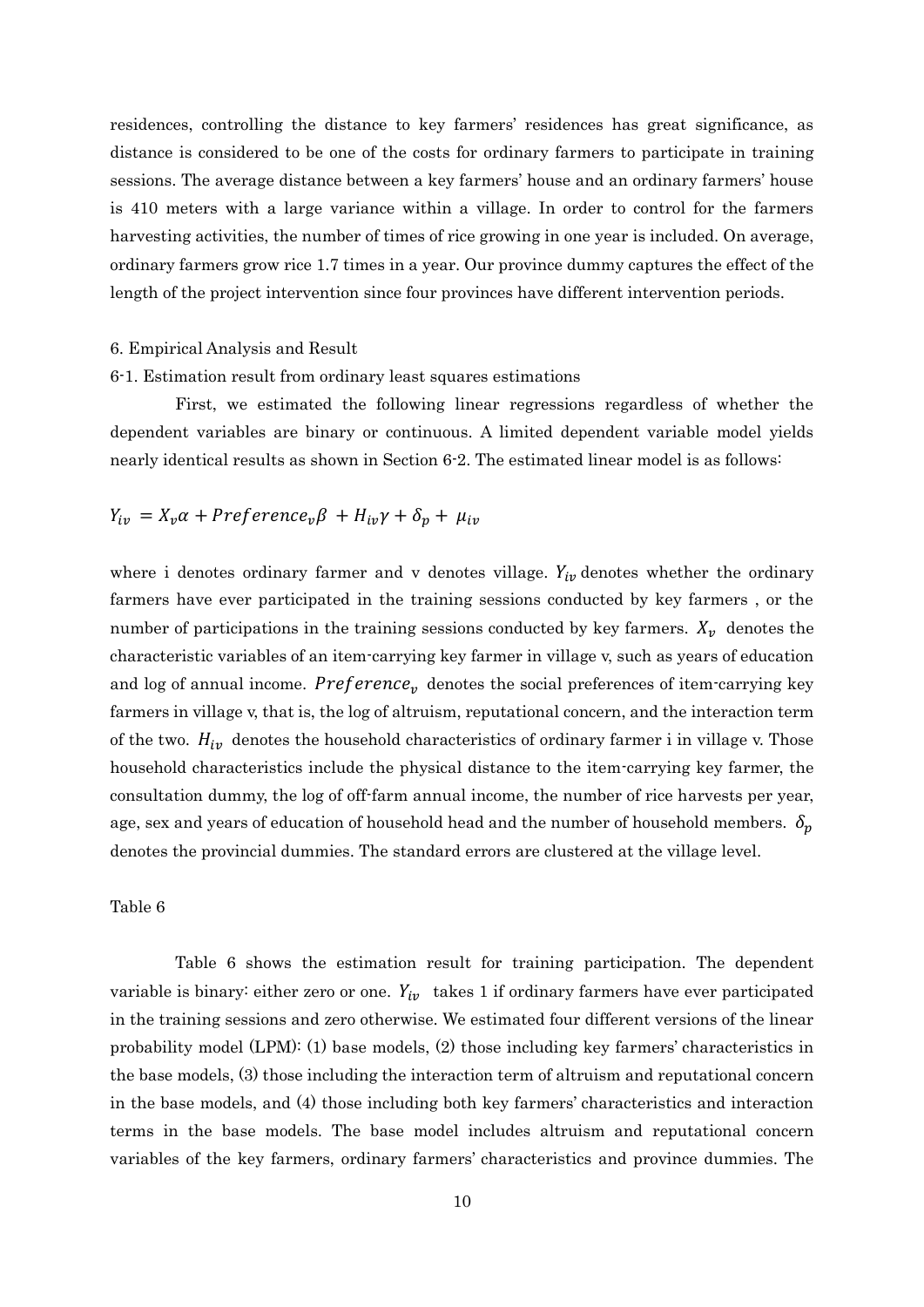base models show that the coefficient of altruism and reputational concern are consistently positive and statistically significant. A one percent increase in altruism leads to about a three percent increase in the participation rate of ordinary farmers while a one percent increase in reputational concern leads to about a one percent increase in participation rate. After adding the physical distance between key farmers and ordinary farmers' residences and consultation dummy, both altruism and reputational concern remain significant. The dummy of consultation does not affect the participation. The sign of coefficient for physical distance is negative, though not statistically significant.

Columns 5 to 8 of Table 6 show the estimation results of the second models including the key farmers' characteristics as control variables in the base model. The coefficient of education years for key farmers is consistently positive and significant while the log income of key farmers is positive, but not statistically significant. The significance of the coefficient of reputational concern becomes marginal though the sign remains positive once key farmers' education level and income are included. In contrast, the coefficients of altruism are consistently positive and statistically significant at the one percent level.

Columns 9 to 12 of Table 6 show the estimation results of the third models including the interaction term of altruism and reputational concern in the base models. The coefficients of the interaction term as well as those of altruism are statistically significant at the one percent level. Furthermore, the coefficients of reputational concern, though the magnitude is smaller than that of the base models, are positive and statistically significant. This suggests that when key farmers are altruistic and also consider their social reputation at the same time, they are likely to be more motivated to encourage ordinary farmers' participation in the training sessions. In other words, altruism and reputational concern work complimentarily.

Columns 13 to 16 of Table 6 show the estimation results of the last models including the key farmers' characteristics and interaction term in the base models. The altruism is statistically significant at the one percent level, though the reputational concern is positive but not significant in some cases. Compared to the third models, after controlling for the key farmers' characteristics, the effect of reputational concerns becomes marginal. However, when we conduct the Wald test for the effect of reputational concern of each key farmer, we reject the null hypothesis that the effect is not different from zero for 9 out of 13 key farmers at the five percent level. That is, the statistics of

(Coefficient of reputational concern) + (Interaction term of altruism and reputational concern) ∗

altruism (A)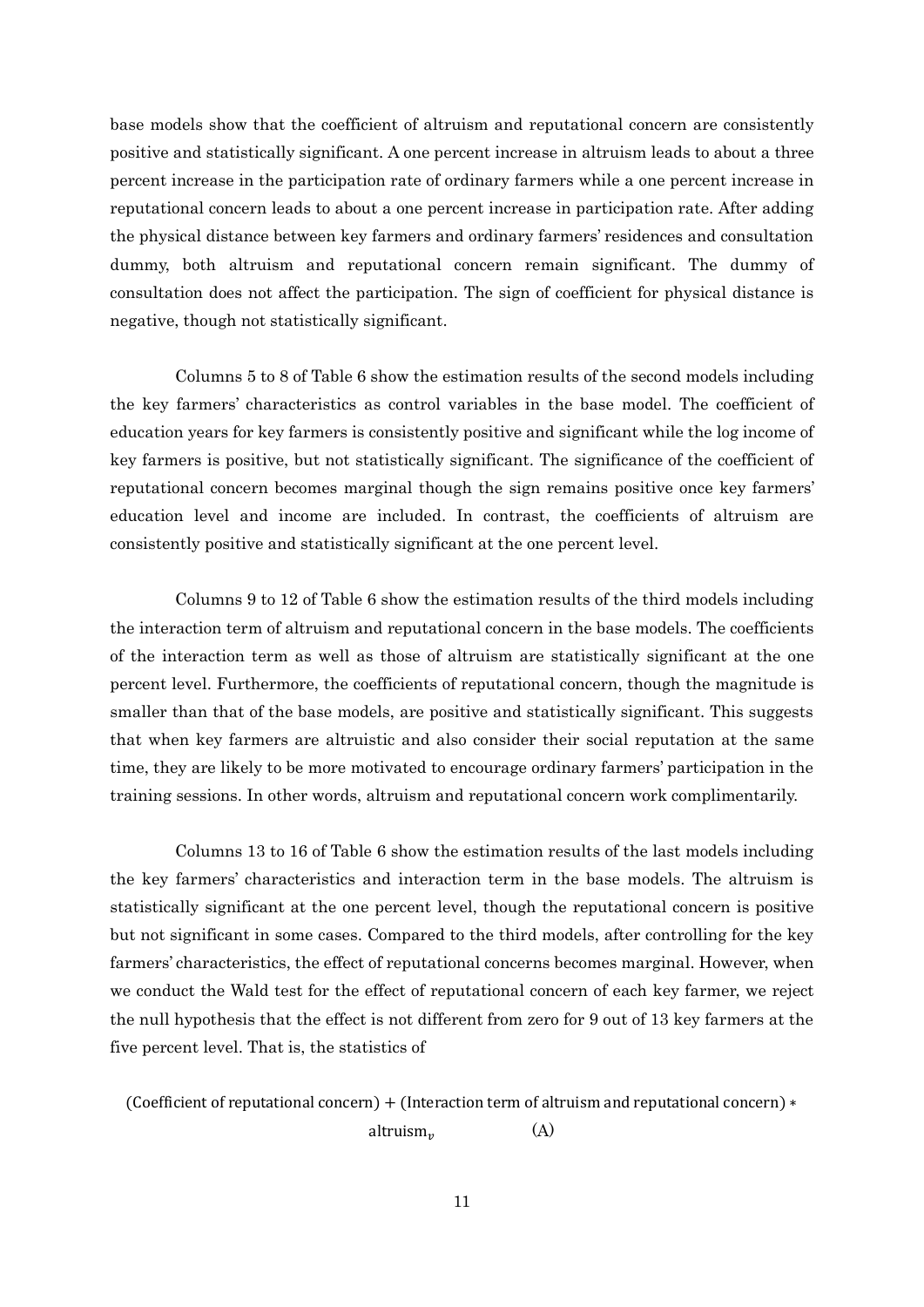are significantly and positively different from zero for 9 key farmers. This result indicates that though the impact on participation of reputational concern on average is marginal, its full impact is still positively significant for the majority of key farmers.

#### Table 7

The estimation results on the number of participations in training sessions are shown in Columns 1 to 16 of Table 7. We estimate the same specification as LPM (other than the dependent variable). The qualitative results are slightly different from those of LPM on participation. The main difference is that the coefficient of reputational concern is negative although not statistically significant. In contrast, the altruism and interaction term between altruism and reputational concern remain positive and statistically significant at the 5 percent level at least. We conducted the same Wald test for the statistics (A) above. We can reject the hypothesis that reputational concern positively impacts the number of training sessions for the case of 4 key farmers out of 13. This suggests that for some key farmers, the reputational concern still has a significant effect on the number of participations, though on average, the impact of reputational concern is marginal.

The consultation dummy is consistently positive and significant at the five percent level. If ordinary farmers have consulted key farmers, that increases the number of participations in training sessions by approximately 1.5 times on average. This is consistent with the results from the literature, which shows that the more informal the interaction between neighbors, the more they try to contribute to the community. Lastly, in the estimation of number of participations, the years of education of key farmers became negative and significant at the 10 percent level in some specifications. This is intuitively understandable: if key farmers are more educated, ordinary farmers have less need to participate in training sessions because such key farmers can provide better training sessions to ordinary farmers, leading to a reduction in the number of necessary training sessions. In other words, it can be inferred that key farmers with a higher education level are better at teaching or giving training sessions.

#### 6-2. Type I Tobit model

Samples taking zero participation might be systematically different from non-zero samples. Therefore, assuming that the data is censored at  $Y_{iv}$  equals zero, we show the censored regression model to confirm the robustness of the OLS estimation results. We applied the type I Tobit model.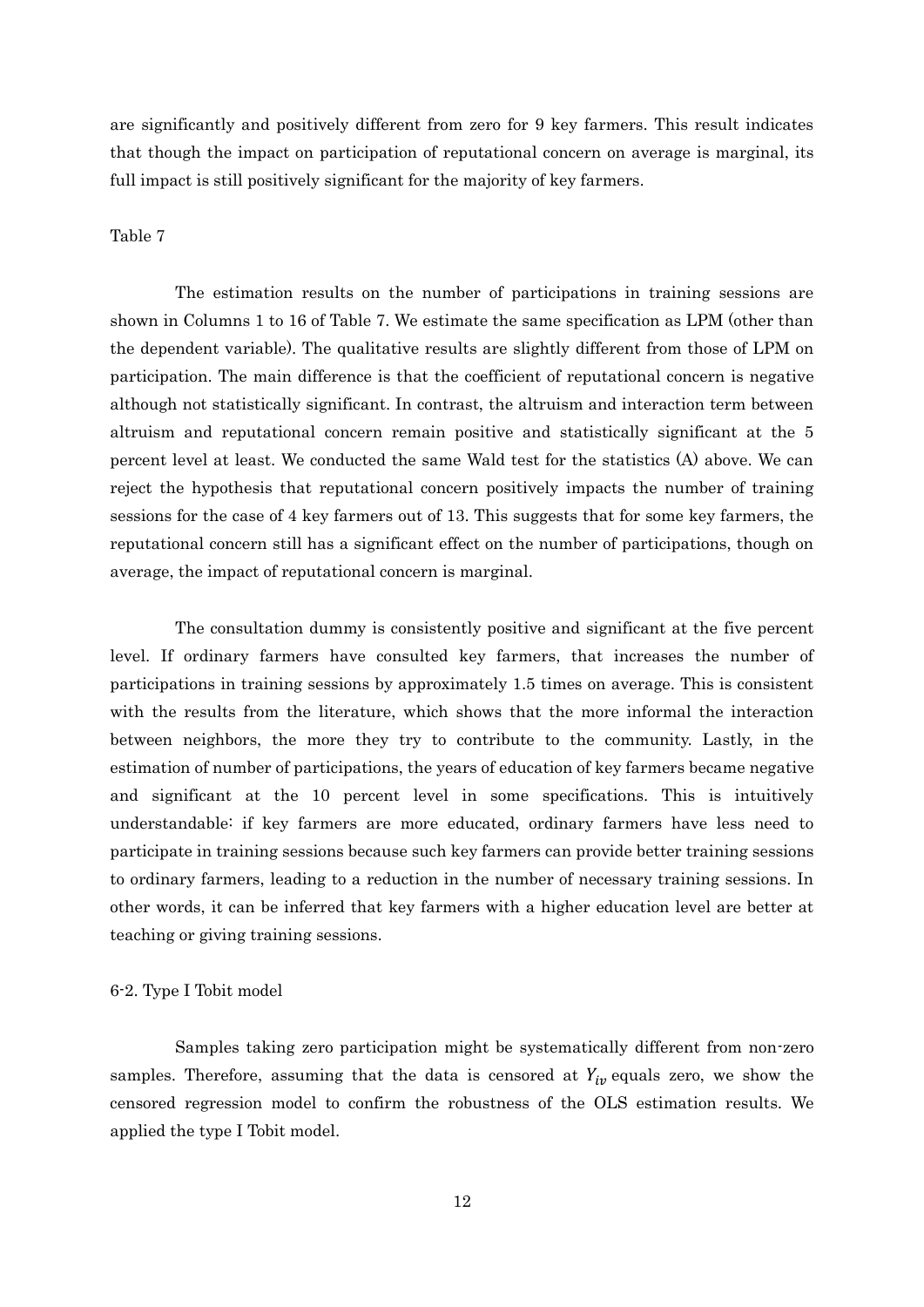#### Table 8

Table 8 shows the result of the Type I Tobit model. Similar to both the estimation results on participation and the number of training sessions, altruism and the interaction term between altruism and reputational concern remain positive and statistically significant. The statistical significance of reputational concern does not appear in the Tobit model result. However, by the Wald test for reputational concern for the statistics (A) above, we can reject the case of 5 key farmers out of 13 for models 13 to 16. Therefore, though on average the effect of reputational concern is marginal, it has a statistically significant effect on the number of participations in some cases, same as the LPM and OLS models described in Section 6-1.

#### 6-3. General Altruism

As explained in the conceptual framework, we also tested whether "general altruism" has explanatory power on key farmers' pro-social behavior. The purpose is to test whether a key farmer's activity is truly driven by his/her altruism. Because "villager directed" altruism is elicited in an anonymous setting (within a village), if key farmers work pro-socially for the reciprocal concerns only toward the villagers, the estimated coefficient of "general" altruism and that of "villager" directed altruism should largely differ. Put differently, it could be inferred that the coefficient of "villager directed" and "general" altruism should not largely differ if key farmers are motivated by "true" altruism.

#### Table 9, 10

Table 9 shows the result of LPM with the dependent variable of participation and Table 10 shows the result of ordinary least square estimation with a dependent variable of the number of participations. Since we did not conduct an experiment to elicit reputational concern measures when Player 2 (the recipient) was randomly chosen from Cambodia by lottery, we did not include any reputational concern or interaction term in Tables 9 and 10. In LPM on participation, general altruism was consistently positive and significant at the 1 percent level. Moreover, the magnitude of the coefficients of altruism in Table 9 are not much smaller than those in Table 6, implying key farmers' "true" altruism, which is measured as "general altruism" in our setting, is important for participation in training sessions. As for the number of participations, Table 10 shows similar results to Table 7 although the coefficient of general altruism is marginally significant in two specifications. However, judging from these results shown in Tables 9 and 10, we may conclude that key farmers' true altruism is highly associated with better participation and frequency of training sessions.

7. Conclusions and policy discussions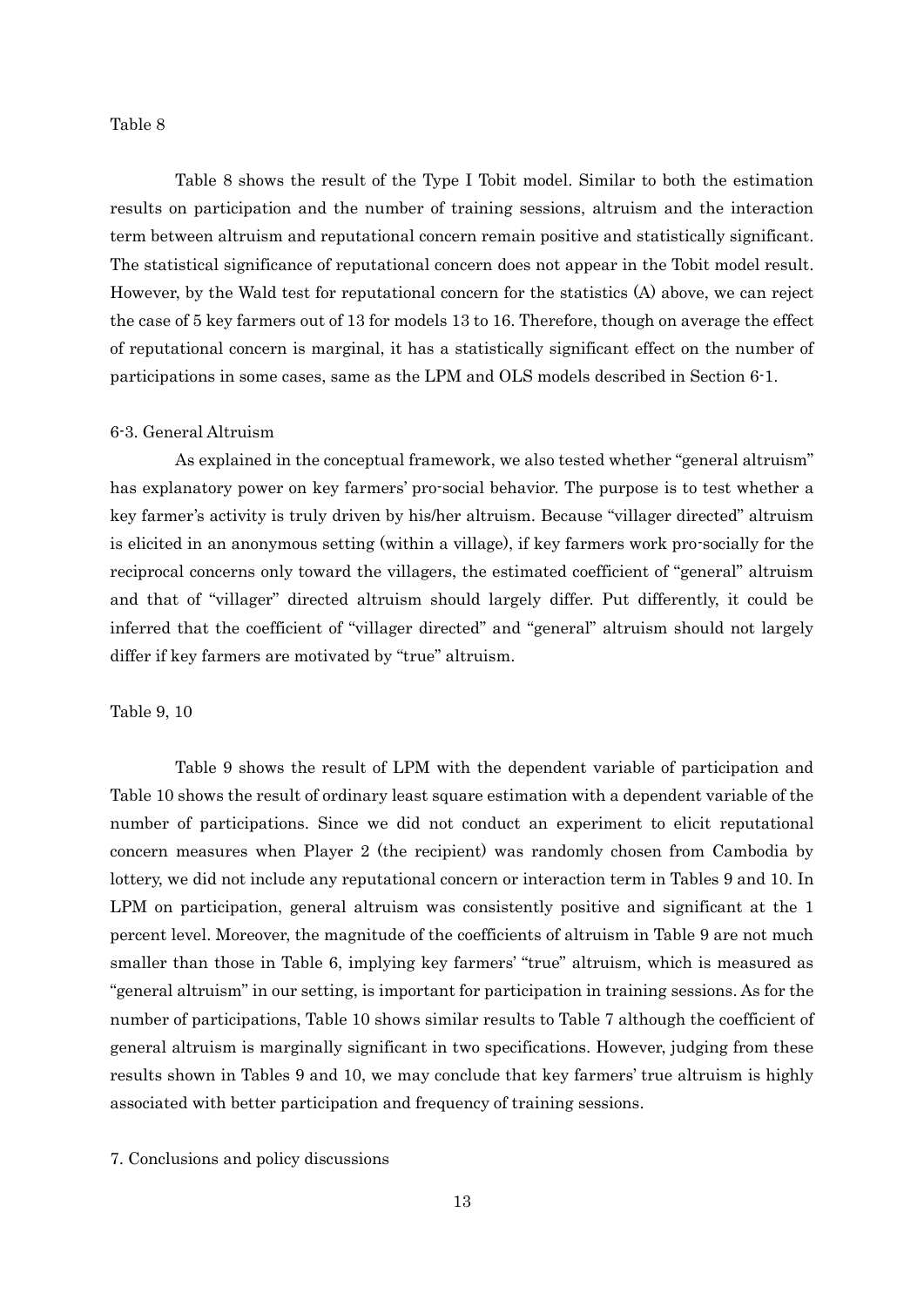We focused on the heterogeneous social preferences of project staff, often overlooked in previous RCT, and examined whether they yield heterogeneity among beneficiaries' participation and the number of participations in training sessions. Our results showed that the social preference of project staff measured by the field experiment is highly associated with the program participation and the number of participations of project beneficiaries. Among them, the altruism of project staff (key farmers) consistently increases participation and the number of participations in the training sessions of beneficiaries.

Our empirical results clearly show the possibility that heterogeneous program participation of ordinary farmers in treated villages could be induced due to heterogeneity in the characteristics of project staff. Although we did not formally implement the program evaluation of the post-harvest technology project, this type of heterogeneity across treatment sites might yield noises in mean effects estimated using RCT methods conducted at a certain cluster level. If the degree of heterogeneous impacts were largely influenced by a program implementation manner across the treated groups, the estimated outcomes might not be replicable in different settings, which undermine the external validity of the estimated results. While RCT methods are very powerful tools for many program and policy evaluations, we cannot emphasize too much on the importance of project implementation manner.

9. References

Andreoni, J., 1989. "Giving with impure altruism: Applications to charity and Ricardian equivalence." Journal of Political Economy 97, 1147–1458.

Andreoni, J., 1990. "Impure altruism, and donations to public goods: A theory of warm-glow giving." Economic Journal 100, 464–477.

Angrist, Joshua, and Victor Lavy., 2009. "The effects of high stakes high school achievement awards: Evidence from a randomized trial," American Economic Review, 99(4), 1384–1414.

Ariely, Dan, Bracha, Anat, and Meier, Stephan, 2009. "Doing good or doing well? Image motivation and monetary incentives in behaving prosocially." American Economic Review, 99(1), 544–555.

Banerjee, Abhijit V., and Esther Duflo, 2008. "The Experimental Approach to Development Economics." NBER Working Paper 14467, NATIONAL BUREAU OF ECONOMIC RESEARCH 1050 Massachusetts Avenue, Cambridge, MA 02138, November 2008 http://www.nber.org/papers/w14467.pdf (Accessed on 30 August 2013)

Benz, Matthias and Meier, Stephan , 2008. "Do people behave in experiments as in the field? evidence from donations." Experimental Economics 11 (3), 268-281.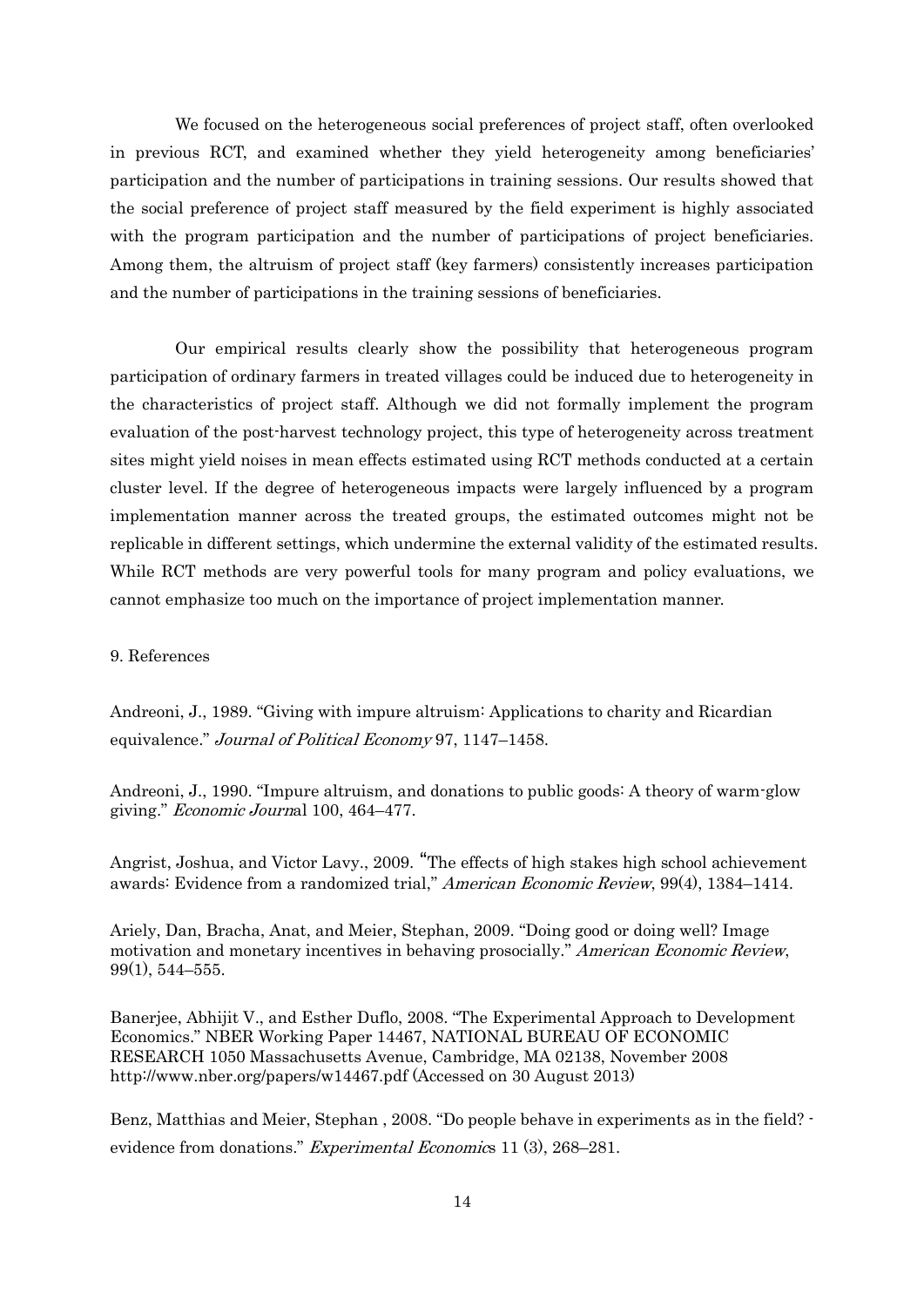Binzel, Christine and Fehr, Dietmar, 2013. "Social distance and trust: Experimental evidence from a slum in Cairo." Journal of Development Economics 103, 99-106.

Cárdenas, J.C. and Carpenter, J.P., 2008. "Behavioural development economics: lessons from field labs in the developing world." Journal of Development Studies 44 (3), 311–338.

Cárdenas, Juan Camilo, Alberto Chong, and Hugo Ñopo, 2013. "Stated social behavior and revealed actions: Evidence from six Latin American countries." Journal of Development Economics 104, 16-33.

Carpenter, Jeffrey and Caitlin Knowles Myers, 2010. "Why volunteer? Evidence on the role of altruism, image, and incentives." Journal of Public Economics 94. 911–920.

Carter, Michael R. and Castillo, Marco, 2011. "Trustworthiness and Social Capital in South Africa: Analysis of Actual Living Standards Data and Artifactual Field Experiments.peEconomic Development and Cultural Change, 59(4), 695-722.

Dean S. Karlan, 2005. "Using experimental economics to measure social capital and predict financial decisions." American Economic Review 95 (5), 1688–1699.

Deaton, Angus, 2010. "Instruments, randomization, and learning about development." Journal of Economic Literature 48 (2), 424–55.

DellaVigna, Stefano, John A. List, Ulrike Malmendier, 2012. "Testing for altruism and social pressure in charitable giving." Quarterly Journal of Economics 127 (1), 1–56.

Esther Duflo, Pascaline Dupas, Michael Kremer, 2012. "School Governance, Teacher Incentives, and Pupil-Teacher Ratios: Experimental Evidence from Kenyan Primary Schools." NBER Working Paper No. 17939, Cambridge, Massachusetts, http://www.nber.org/papers/w17939 (Accessed on 30 December 2012).

Heckman, James J., Jeffrey Smith, and Nancy Clements, 1997. "Making the most of programme evaluations and social experiments: Accounting for heterogeneity in programme impacts." Review of Economic Studies 64, 487-535.

Heckman, James J., Urzua Sergio, and Vytlacil Edward, 2006. "Understanding instrumental variables in models with essential heterogeneity." Review of Economics and Statistics 88(3), 389-432.

Jensen, Robert, 2012. "Do labor market opportunities affect young women's work and family decisions? Experimental evidence from India." *Quarterly Journal of Economics* 127 (2), 753– 792.

Leider, Stephen, Möbius, Markus M., Rosenblat, Tanya, Do, Quoc-Anh, 2009. "Directed altruism and enforced reciprocity in social networks." Quarterly Journal of Economics 124 (4), 1815–1851.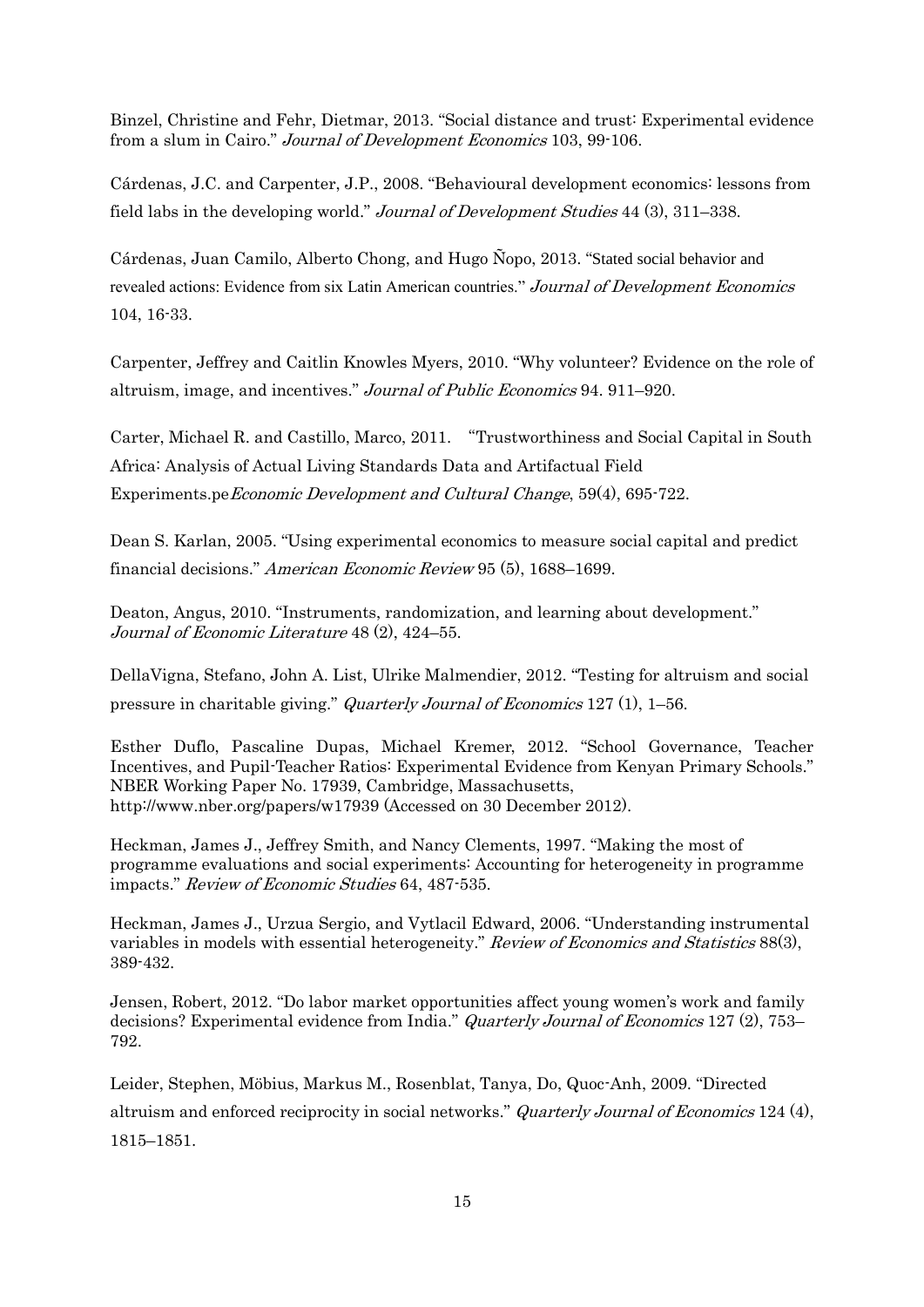Leider, Stephen, Möbius, Markus M., Rosenblat, Tanya, Do, Quoc-Anh, 2009. "Directed Altruism and Enforced Reciprocity in Social Networks. How much is a Friend Worth?" NBER Working Paper 13135, NATIONAL BUREAU OF ECONOMIC RESEARCH 1050 Massachusetts Avenue, Cambridge, MA 02138, May 2007 http://www.nber.org/papers/w13135 (Accessed on 30 August 2013)

Ligon, Ethan, and Schechter, Laura, 2012. "Motives for sharing in social networks." Journal of Development Economics 99 (1), 13–26.

Meer, Jonathan, 2011. "Brother, can you spare a dime? Peer pressure in charitable solicitation." Journal of Public Economics 95. 926–941.

Ravallion, Martin, 2012. "Fighting poverty one experiment at a time: A review of Abhijit Banerjee and Esther Duflo's *Poor Economics: A radical rethinking of the way to fight global* poverty." Journal of Economic Literature 50 (1): 103–114.

Rokand Bénabou, and Jean Tirole, 2006. "Incentives and prosocial behavior." American Economic Review 96, 1652–1678.

Seki, Erika and Carpenter, Jeffrey, 2011. "Do social preferences increase productivity? Field experimental evidence from fishermen in Toyama Bay." Economic Inquiry 49(2), 612-630.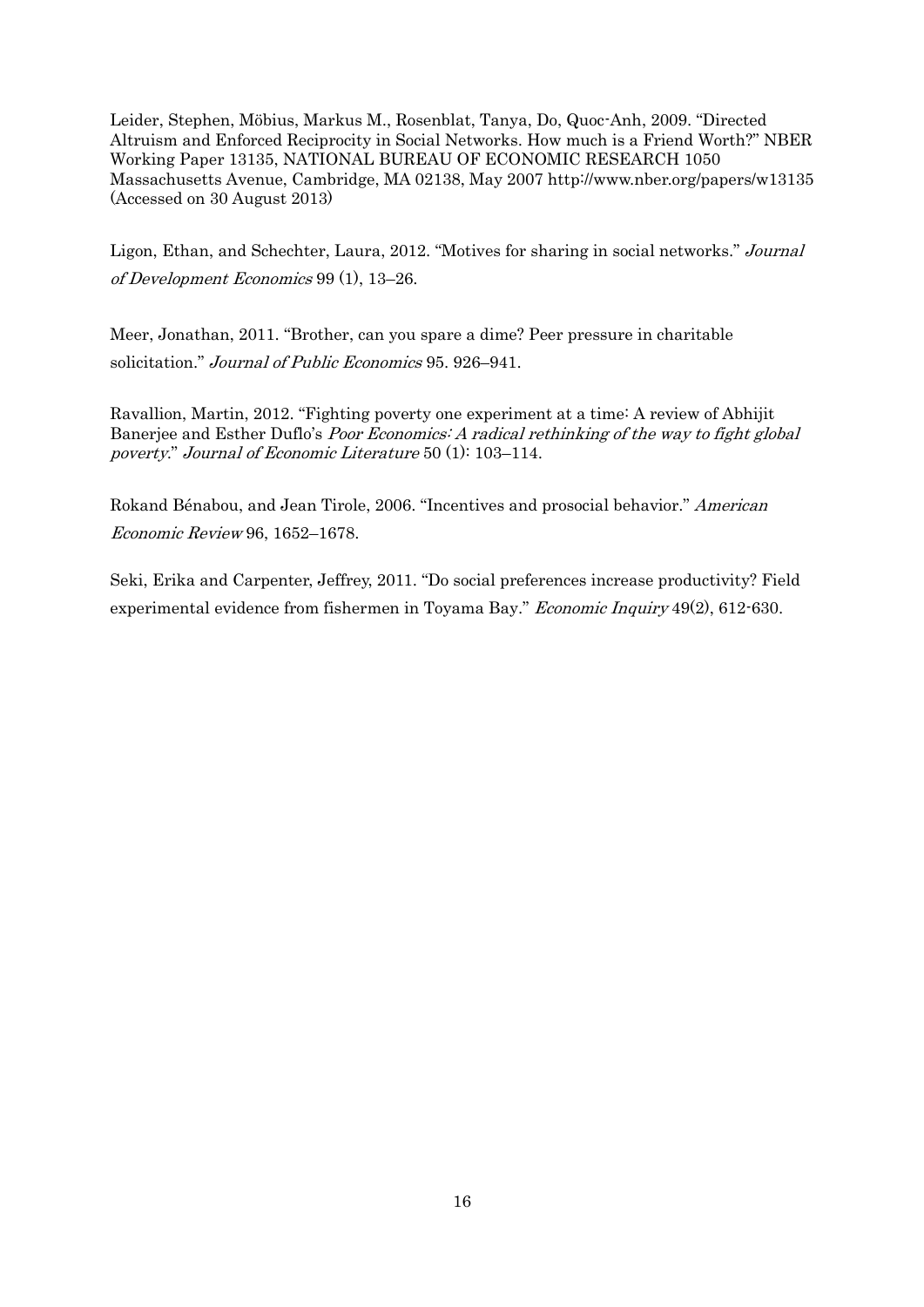Table 1: Descriptive statistics of key farmers and ordinary farmers

|                                  |     |      |              |      | $\cdot$ |     |                    |           |     |             | T value<br>(H0: Diff=0) |  |
|----------------------------------|-----|------|--------------|------|---------|-----|--------------------|-----------|-----|-------------|-------------------------|--|
|                                  |     |      | [Key Farmer] |      |         |     | [Ordinary Farmers] |           |     |             |                         |  |
| Variable                         | Obs | Mean | Std. Dev.    | Min  | Max     | Obs | Mean               | Std. Dev. | Min | Max         |                         |  |
| Off farm income (1 million Riel) | 27  | 8.45 | 9.27         | 0.40 | 41.00   | 231 | 4.93               | 5.84      |     | 0.00 403.00 | 2.76                    |  |
| Number of household members      | 27  | 5.41 | 1.62         |      | 9       | 235 | 5.25               | 1.69      |     | 12          | 0.47                    |  |
| Years of education               | 27  | 6.70 | 3.60         | 0    | 14      | 228 | 6.09               | 3.81      | 0   | 18          | 0.80                    |  |
| <b>Sex</b>                       | 27  | 0.93 | 0.27         | 0    |         | 231 | 0.90               | 0.31      | 0   |             | 0.49                    |  |
| Age                              | 27  | 54   | 10.13        | 33   | 75      | 231 | 49.20              | 12.48     | 23  | 76          | 1.92                    |  |

Table 2: Household samples surveyed from December 2012 to January 2013

| Village name       | Obs |
|--------------------|-----|
| Ansorng            | 16  |
| <b>Bantealbos</b>  | 15  |
| Chrey veal         | 15  |
| Por Chrey          | 16  |
| Pre Kdey Krorm     | 11  |
| Pre Kdey Leu       | 11  |
| Preah Chambann     | 32  |
| <b>Svay Russey</b> | 31  |
| Veang              | 15  |
| Doung              | 14  |
| Salatrav           | 17  |
| Samrong snor       | 15  |
| Snapimok           | 12  |
| Balat              | 15  |
|                    | 235 |
|                    |     |

Table 3: Descriptive statistics for item-carrying key farmers

| Variable                         | Obs | Mean     | Std. Dev. | Min      | Max    |
|----------------------------------|-----|----------|-----------|----------|--------|
| General altruism (Riel)          |     | 4.338.46 | 8.223.29  |          | 30,000 |
| Village-directed altruism (Riel) |     | 5.684.62 | 10.713.38 | 0        | 40,000 |
| Reputational concern (Riel)      | 13  | 1.846.15 | 3.078.05  | $\Omega$ | 10,000 |
| Years of education               | 13  | 16.89    | 0.53      | 15.99    | 17.98  |
| Log income $(Riel)$              | 13  | 7.31     | 3.95      |          | 14     |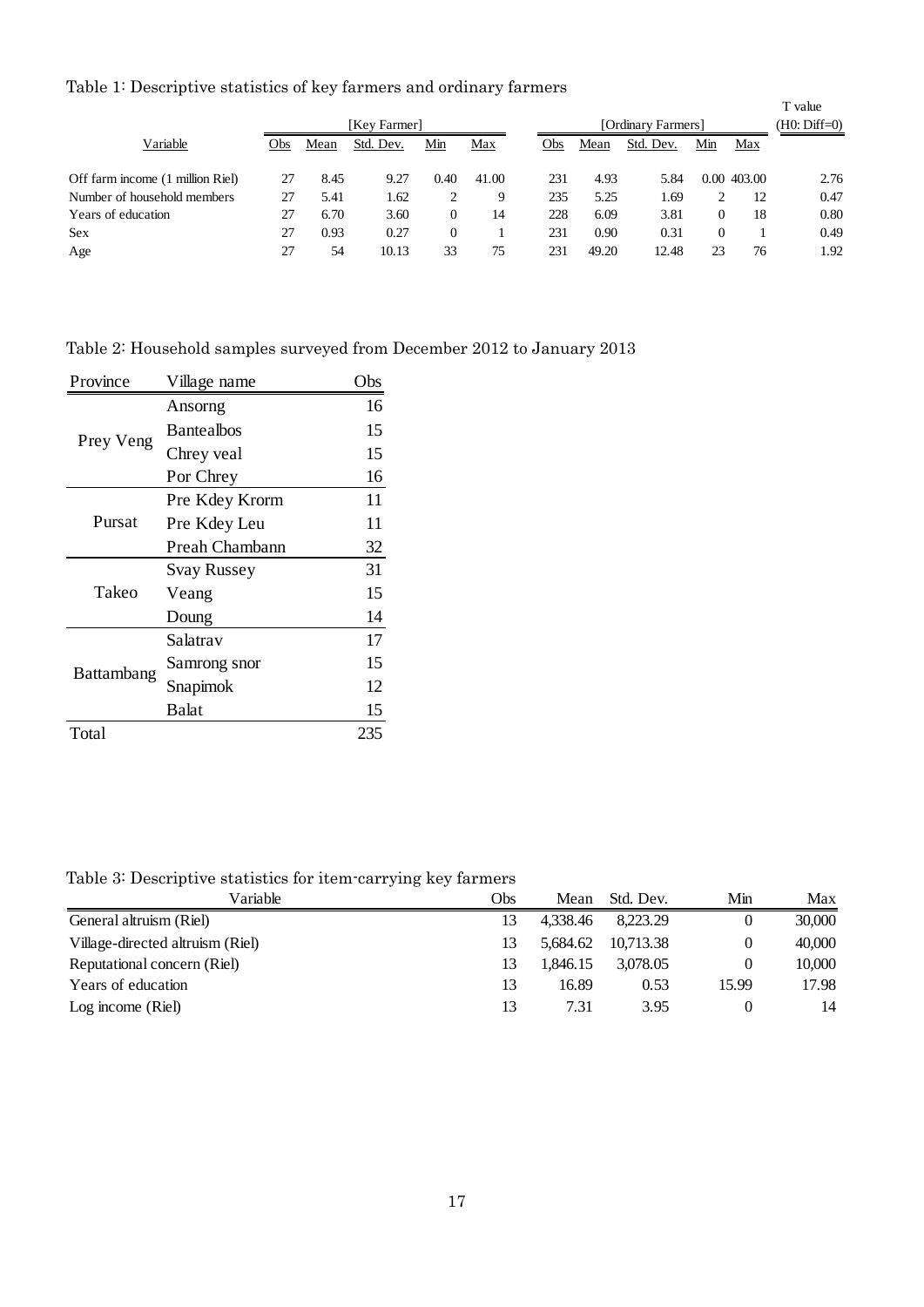| Variable                                                  | Obs | Mean  | Std. Dev. | Min            | Max   |
|-----------------------------------------------------------|-----|-------|-----------|----------------|-------|
| [Dependent Variable]                                      |     |       |           |                |       |
| Participation                                             | 235 | 0.67  | 0.47      | $\overline{0}$ |       |
| Number of Participation                                   | 235 | 3.37  | 3.47      | $\theta$       | 20    |
| [Independent Variable: Beneficiary characteristics]       |     |       |           |                |       |
| Consultation to key farmer $(=1$ if yes, zero otherwise)  | 230 | 0.91  | 0.29      | $\Omega$       |       |
| Physical distance to key farmer (km)                      | 235 | 0.41  | 0.46      | $\Omega$       | 2.42  |
| Number of times of rice growing                           | 235 | 1.71  | 0.71      |                | 3     |
| Log of off-farm income for household                      | 231 | 15.33 | 2.32      | $\Omega$       | 18.21 |
| Sex of household head $(=1$ if male and female otherwise) | 231 | 0.90  | 0.31      | $\Omega$       |       |
| Age of household head                                     | 231 | 49.20 | 12.48     | 23             | 76    |
| Education years for household head                        | 228 | 6.09  | 3.81      | $\Omega$       | 18    |
| Number of household members                               | 235 | 5.25  | 1.69      | 2              | 12    |
| Province Dummy (Prey Veng)                                | 235 | 0.26  | 0.44      | $\theta$       |       |
| Province Dummy (Pursat)                                   | 235 | 0.23  | 0.42      | $\theta$       |       |
| Province Dummy (Takeo)                                    | 235 | 0.26  | 0.44      | $\theta$       |       |

# Table 4: Descriptive statistics for ordinary farmers

Table 5: Descriptive statistics for participants and non-participants

|                                                           |     | <b>Training Participant</b> |           | Non Training Participant |        | T value   |                |
|-----------------------------------------------------------|-----|-----------------------------|-----------|--------------------------|--------|-----------|----------------|
| Variable                                                  | Obs | Mean                        | Std. Dev. | Obs                      | Mean   | Std. Dev. | $(H0: Diff=0)$ |
| Consultation to key farmer $(=1$ if yes, zero otherwise)  | 155 | 0.903                       | 0.297     | 75                       | 0.920  | 0.273     | $-0.41$        |
| Physical distance to key farmer (km)                      | 158 | 0.423                       | 0.472     | 77                       | 0.377  | 0.440     | 0.72           |
| Number of times of rice growing                           | 158 | 1.722                       | 0.713     | 77                       | 1.701  | 0.708     | 0.20           |
| Log of off-farm income for household                      | 157 | 15.220                      | 2.420     | 74                       | 15.548 | 2.077     | $-1.00$        |
| Sex of household head $(=1$ if male and female otherwise) | 157 | 0.911                       | 0.286     | 74                       | 0.865  | 0.344     | 1.07           |
| Age of household head                                     | 157 | 49.834                      | 12.514    | 74                       | 47.865 | 12.397    | 1.12           |
| Education years for household head                        | 155 | 6.148                       | 3.949     | 73                       | 5.959  | 3.514     | 0.35           |
| Number of household members                               | 158 | 5.215                       | 1.739     | 77                       | 5.312  | 1.608     | $-0.41$        |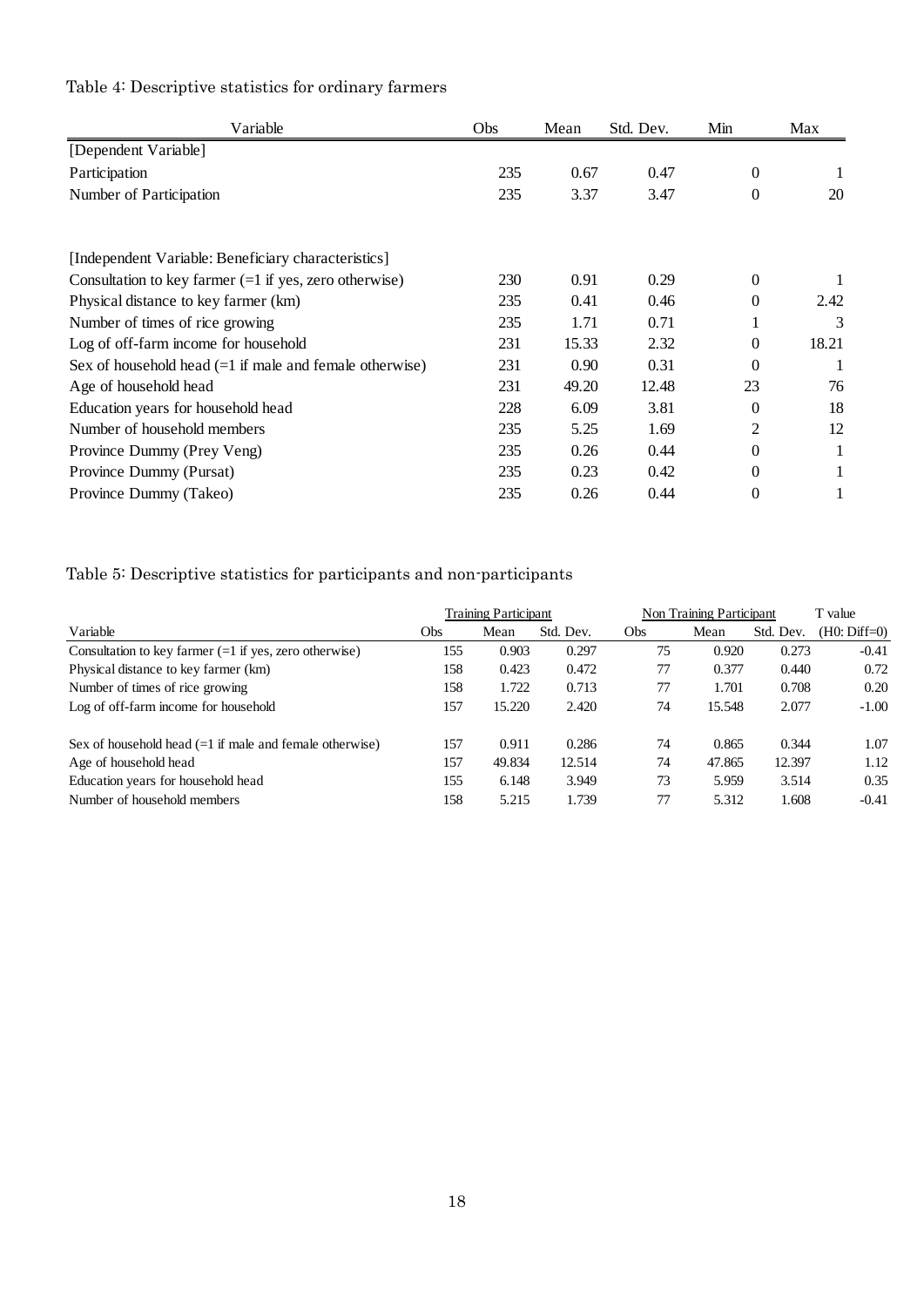Table 6: Estimation result for participation by linear probability model

| Dependent variable                                    | <b>D</b> Base model              |                               | $\oslash$ Base model + Key farmer characteristics |                |                              | 3) Base model + Interaction term    | $(4)$ All                                                      |
|-------------------------------------------------------|----------------------------------|-------------------------------|---------------------------------------------------|----------------|------------------------------|-------------------------------------|----------------------------------------------------------------|
| Participation                                         | 2                                | 3<br>4                        | 5<br>6                                            | 8              | -9<br>10                     | 12<br>11                            | 13<br>14<br>15<br>16                                           |
| Altruism (log)                                        | 0.0304<br>0.0298                 | 0.0315<br>0.0321              | 0.0273<br>0.0294<br>0.0283                        | 0.0304         | 0.027                        | 0.0274<br>0.0287<br>0.0288          | 0.026<br>0.0267<br>0.0273<br>0.0277                            |
|                                                       | $[2.98]^{**}$<br>$[3.34]$ ***    | $[3.39]$ ***<br>$[2.93]^{**}$ | $[6.10]$ ***<br>$[6.42]$ ***<br>$[7.12]$ ***      | $[5.28]$ ***   | $[9.45]$ ***<br>$[8.33]***$  | $[9.32]***$<br>$[7.90]$ ***         | $[7.04]$ ***<br>$[7.64]$ ***<br>$[6.56]^{***}$<br>$[8.04]$ *** |
| Reputational concern (log)                            | 0.0128<br>0.0116                 | 0.0089<br>0.0102              | 0.0064<br>0.0046<br>0.0077                        | 0.006          | 0.0088                       | 0.0099<br>0.0059<br>0.0069          | 0.006<br>0.0064<br>0.0078<br>0.0044                            |
|                                                       | $[3.72]$ ***<br>$[3.55]$ ***     | $[2.86]^{**}$<br>$[2.89]$ **  | [1.05]<br>[1.75]<br>[1.61]                        | [1.22]         | $[3.00]^{**}$<br>$[2.89]$ ** | $[1.89]$ *<br>$[1.79]$ *            | [1.76]<br>$[1.95]$ *<br>[1.18]<br>[1.41]                       |
| Years of Education of key farmer                      |                                  |                               | 0.0146<br>0.0161<br>0.0133                        | 0.0147         |                              |                                     | 0.0079<br>$-0.0003$<br>0.008<br>0.0018                         |
|                                                       |                                  |                               | $[4.69]$ ***<br>$[4.06]$ ***<br>$[3.25]$ ***      | $[3.09]$ ***   |                              |                                     | [1.20]<br>[0.29]<br>$[-0.05]$<br>[1.53]                        |
| Log income of key farmer                              |                                  |                               | 0.0417<br>0.0402<br>0.0506                        | 0.0281         |                              |                                     | 0.0519<br>0.0426<br>0.0423<br>0.029                            |
|                                                       |                                  |                               | [0.87]<br>[0.95]<br>[1.15]                        | [0.61]         |                              |                                     | [0.60]<br>[1.14]<br>[0.86]<br>[0.93]                           |
| Interaction term of altruism and Reputational concern |                                  |                               |                                                   |                | 0.0029                       | 0.0035<br>0.0031<br>0.0039          | 0.002<br>0.0025<br>0.0033<br>0.0043                            |
|                                                       |                                  |                               |                                                   |                | $[4.59]$ ***<br>$[6.51]$ *** | $[4.65]$ ***<br>$[6.63]***$         | $[3.84]$ ***<br>$[2.07]$ *<br>$[1.80]$ *<br>$[3.15]***$        |
| Physical distance to key farmer                       | $-0.0536$                        | $-0.0798$                     | $-0.0695$                                         | $-0.0934$      |                              | $-0.0805$<br>$-0.1109$              | $-0.0757$<br>$-0.108$                                          |
|                                                       | $[-0.98]$                        | $[-1.46]$                     | $[-1.50]$                                         | $[-2.05]*$     | $[-1.56]$                    | $[-2.18]$ **                        | $[-2.04]*$<br>$[-1.48]$                                        |
| Consultation to key farmer                            |                                  | $-0.066$<br>$-0.074$          | $-0.0597$                                         | $-0.069$       |                              | $-0.0576$<br>$-0.0665$              | $-0.0556$<br>$-0.0647$                                         |
|                                                       |                                  | $[-0.55]$<br>$[-0.63]$        | $[-0.49]$                                         | $[-0.58]$      |                              | $[-0.48]$<br>$[-0.56]$              | $[-0.45]$<br>$[-0.54]$                                         |
| Number of times of rice growing                       | $-0.0354$<br>$-0.0316$           | $-0.0339$<br>$-0.0246$        | $-0.034$<br>$-0.0371$<br>$-0.0365$                | $-0.0294$      | $-0.0404$                    | $-0.035$<br>$-0.0396$<br>$-0.028$   | $-0.0319$<br>$-0.0341$<br>$-0.024$<br>$-0.0354$                |
|                                                       | $[-0.66]$<br>$[-0.62]$           | $[-0.52]$<br>$[-0.66]$        | $[-0.68]$<br>$[-0.67]$<br>$[-0.64]$               | $[-0.57]$      | $[-0.69]$<br>$[-0.76]$       | $[-0.76]$<br>$[-0.58]$              | $[-0.61]$<br>$[-0.62]$<br>$[-0.47]$<br>$[-0.64]$               |
| Log of off-farm income for household                  | $-0.0134$<br>$-0.0143$           | $-0.0129$<br>$-0.0143$        | $-0.0122$<br>$-0.013$<br>$-0.0117$                | $-0.0129$      | $-0.0133$                    | $-0.0146$<br>$-0.0129$<br>$-0.0147$ | $-0.013$<br>$-0.0141$<br>$-0.0132$<br>$-0.0151$                |
|                                                       | $[-0.89]$<br>$[-0.81]$           | $[-0.78]$<br>$[-0.88]$        | $[-0.73]$<br>$[-0.81]$<br>$[-0.69]$               | $[-0.79]$      | $[-0.79]$<br>[-0.91]         | $[-0.77]$<br>$[-0.91]$              | $[-0.90]$<br>$[-0.76]$<br>$[-0.87]$<br>$[-0.76]$               |
| Sex of household head                                 | 0.1047<br>0.1054                 | 0.103<br>0.1048               | 0.0956<br>0.0958<br>0.0931                        | 0.0942         | 0.098                        | 0.0965<br>0.0975<br>0.0984          | 0.0994<br>0.0981<br>0.1012<br>0.1016                           |
|                                                       | [0.80]<br>[0.78]                 | [0.81]<br>[0.80]              | [0.71]<br>[0.77]<br>[0.75]                        | [0.74]         | [0.76]<br>[0.74]             | [0.77]<br>[0.75]                    | [0.79]<br>[0.78]<br>[0.81]<br>[0.74]                           |
| Age of household head                                 | 0.0028<br>0.0028                 | 0.0023<br>0.0023              | 0.0029<br>0.0029<br>0.0024                        | 0.0024         | 0.0027                       | 0.0027<br>0.0022<br>0.0023          | 0.0029<br>0.0028<br>0.0024<br>0.0024                           |
|                                                       | [0.93]<br>[0.93]                 | [0.78]<br>[0.81]              | [0.83]<br>[0.98]<br>[0.98]                        | [0.86]         | [0.92]<br>[0.92]             | [0.77]<br>[0.81]                    | [0.83]<br>[0.97]<br>[0.96]<br>[0.81]                           |
| Education years for household head                    | 0.0043<br>0.004                  | 0.0025<br>0.002               | 0.0032<br>0.0017<br>0.0028                        | 0.0013         | 0.004                        | 0.0022<br>0.0034<br>0.0015          | 0.0031<br>0.0027<br>0.0015<br>0.001                            |
|                                                       | [0.39]<br>[0.42]                 | [0.23]<br>[0.19]              | [0.27]<br>[0.16]<br>[0.31]                        | [0.12]         | [0.39]<br>[0.34]             | [0.20]<br>[0.13]                    | [0.30]<br>[0.09]<br>[0.26]<br>[0.14]                           |
| Number of household members                           | $-0.0097$<br>$-0.0101$           | $-0.0133$<br>$-0.0138$        | $-0.0122$<br>$-0.0114$<br>$-0.0151$               | $-0.0161$      | $-0.0112$                    | $-0.0149$<br>$-0.0161$<br>$-0.0121$ | $-0.0123$<br>$-0.0159$<br>-0.0114<br>$-0.0148$                 |
|                                                       | $[-0.59]$<br>$[-0.63]$           | $[-0.98]$<br>$[-0.91]$        | $[-1.02]$<br>$[-0.69]$<br>$[-0.76]$               | $[-1.13]$      | $[-0.68]$<br>$[-0.75]$       | $[-1.01]$<br>$[-1.14]$              | $[-0.99]$<br>$[-0.69]$<br>$[-0.76]$<br>$[-1.11]$               |
| Province Dummy (Prey Veng)                            | 0.1537<br>0.1531                 | 0.1637<br>0.1673              | 0.1305<br>0.1166<br>0.1209                        | 0.1411         | 0.1291                       | 0.1233<br>0.136<br>0.1377           | 0.1016<br>0.1026<br>0.1093<br>0.115                            |
|                                                       | $[5.47]$ ***<br><b>14.851***</b> | $[6.73]$ ***<br>$[6.96]$ ***  | $[2.55]^{**}$<br>$[3.80]$ ***<br>$[3.05]$ **      | $[3.27]^{***}$ | $[3.67]$ ***<br>$[2.98]$ **  | $[4.55]$ ***<br>$[4.07]$ ***        | $[3.71]$ ***<br>$[3.11]$ ***<br>$[2.70]$ **<br>$[2.20]$ **     |
| Province Dummy (Pursat)                               | 0.1445<br>0.1505                 | 0.1777<br>0.1854              | 0.1794<br>0.1873<br>0.205                         | 0.213          | 0.1697                       | 0.1832<br>0.2064<br>0.2244          | 0.2212<br>0.1864<br>0.1963<br>0.235                            |
|                                                       | $[2.71]$ **<br>$[3.32]$ ***      | $[3.61]$ ***<br>$[2.94]$ **   | $[4.40]$ ***<br>$[5.69]$ ***<br>$[4.22]$ ***      | $[3.47]$ ***   | $[3.83]$ ***<br>$[5.39]$ *** | $[5.41]$ ***<br>$[3.85]$ ***        | $[5.74]$ ***<br>$[6.31]$ ***<br>$[4.42]$ ***<br>$[4.18]$ ***   |
| Province Dummy (Takeo                                 | 0.1691<br>0.1728                 | 0.1745<br>0.1744              | 0.2031<br>0.2162<br>0.2066                        | 0.2158         | 0.1496                       | 0.149<br>0.1542<br>0.1488           | 0.1452<br>0.1663<br>0.17<br>0.1356                             |
|                                                       | $[2.94]$ **<br>$[3.06]$ ***      | $[3.06]$ ***<br>$[3.08]$ ***  | $[3.41]$ ***<br>$[3.72]***$<br>$[3.54]$ ***       | $[3.63]$ ***   | $[2.76]$ **<br>$[2.70]^{**}$ | $[2.94]$ **<br>$[2.83]^{**}$        | $[2.71]$ **<br>$[2.97]^{**}$<br>$[2.12]*$<br>$[2.10]$ *        |
| Constant                                              | 0.6583<br>0.6219                 | 0.7175<br>0.7656              | $-0.3481$<br>$-0.1604$<br>$-0.0706$               | 0.1847         | 0.6471                       | 0.7037<br>0.7353<br>0.8065          | $-0.3041$<br>$-0.0905$<br>$-0.0004$<br>0.314                   |
|                                                       | $[1.79]$ *<br>$[1.93]$ *         | [1.77]<br>$[1.92]$ *          | $[-0.47]$<br>$[-0.20]$<br>[-0.10]                 | [0.24]         | $[1.88]$ *<br>$[2.13]$ *     | $[1.81]$ *<br>$[2.08]*$             | [0.36]<br>$[-0.39]$<br>$[-0.11]$<br>$[-0.00]$                  |
| R-squared                                             | 0.0639<br>0.0664                 | 0.0691<br>0.0732              | 0.0707<br>0.0747<br>0.0747                        | 0.0802         | 0.0697                       | 0.0746<br>0.0759<br>0.0834          | 0.0839<br>0.0716<br>0.076<br>0.0769                            |
| Adj-R-squared                                         | 0.0116<br>0.0041                 | 0.0106<br>0.0045              | 0.0088<br>0.0027<br>0.0062                        | 0.0015         | 0.0128                       | 0.0078<br>0.0127<br>0.0103          | 0.0002<br>$-0.001$<br>0.0032<br>0.0046                         |
| Observation                                           | 209<br>209                       | 204<br>204                    | 209<br>209<br>204                                 | 204            | 209                          | 209<br>204<br>204                   | 209<br>209<br>204<br>204                                       |

Standard error is clustered at the village level and the estimated t-values are in parentheses. \*, \*\*, \*\*\* are indicated to show *P-value* to reject null hypothesis with P< 0.1, P< 0.05, p<0.01, respectively.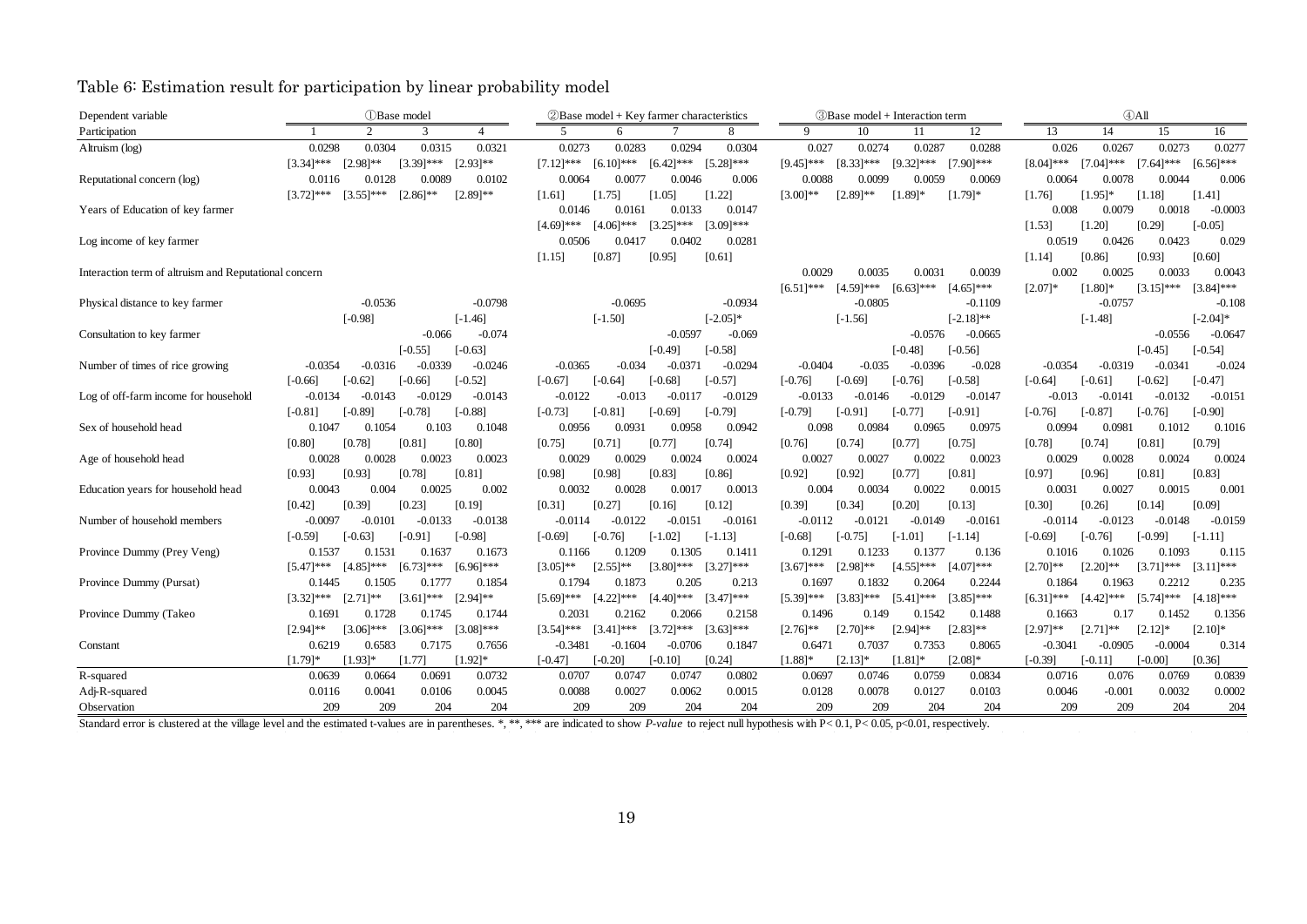# Table 7: Estimation result for number of participations of ordinary farmers

| Dependent variable                                    | (1) Base model           | $\oslash$ Base model + Key farmer characteristics | 3) Base model + Interaction term                           | $(4)$ All                                                    |
|-------------------------------------------------------|--------------------------|---------------------------------------------------|------------------------------------------------------------|--------------------------------------------------------------|
| Number of Participations                              | $\overline{2}$<br>3<br>4 | 8<br>6                                            | 10<br>11<br>12<br>9                                        | 15<br>16<br>13<br>14                                         |
| Altruism $(\log)$                                     | 0.1696                   | 0.1477                                            | 0.1407                                                     | 0.1059                                                       |
|                                                       | 0.1558                   | 0.1525                                            | 0.1486                                                     | 0.1157                                                       |
|                                                       | 0.1644                   | 0.1397                                            | 0.1521                                                     | 0.1145                                                       |
|                                                       | 0.1747                   | 0.157                                             | 0.1572                                                     | 0.1211                                                       |
|                                                       | $[2.70]$ **              | $[2.75]$ **                                       | $[4.75]$ ***                                               | $[2.95]$ **                                                  |
|                                                       | $[2.96]$ **              | $[2.70]$ **                                       | $[5.04]$ ***                                               | $[3.09]$ ***                                                 |
|                                                       | $[2.82]$ **              | $[2.71]$ **                                       | $[4.75]***$                                                | $[3.12]$ ***                                                 |
|                                                       | $[2.64]$ **              | $[2.70]$ **                                       | $[4.98]$ ***                                               | $[2.78]$ **                                                  |
| Reputational concern (log)                            | 0.0006                   | $-0.0236$                                         | $-0.0182$                                                  | $-0.0216$                                                    |
|                                                       | $-0.0037$                | $-0.0241$                                         | $-0.0196$                                                  | $-0.025$                                                     |
|                                                       | $-0.0018$                | $-0.0223$                                         | $-0.0167$                                                  | $-0.024$                                                     |
|                                                       | $\overline{0}$           | $-0.0242$                                         | $-0.0173$                                                  | $-0.0233$                                                    |
|                                                       | $[-0.00]$                | $[-0.47]$                                         | $[-0.38]$                                                  | $[-0.59]$                                                    |
|                                                       | $[-0.08]$                | $[-0.44]$                                         | $[-0.38]$                                                  | $[-0.60]$                                                    |
|                                                       | $[-0.04]$                | $[-0.45]$                                         | $[-0.45]$                                                  | $[-0.50]$                                                    |
|                                                       | [0.01]                   | $[-0.46]$                                         | $[-0.39]$                                                  | $[-0.66]$                                                    |
| Years of Education of key farmer                      |                          | 0.0503<br>0.0357<br>0.0402<br>0.0488              |                                                            | $-0.1239$<br>$-0.1478$<br>$-0.1297$<br>$-0.1497$             |
|                                                       |                          | [0.85]<br>[0.87]<br>[0.71]<br>[0.77]              |                                                            | $[-1.87]$ *<br>$[-1.94]$ *<br>$[-1.81]$ *<br>$[-1.67]$       |
| Log income of key farmer                              |                          | 0.5225<br>0.5277<br>0.5258<br>0.5388              |                                                            | 0.5545<br>0.5449<br>0.5624<br>0.5515                         |
|                                                       |                          | [1.10]<br>[1.08]<br>[1.04]<br>[1.14]              |                                                            | [0.98]<br>[1.04]<br>[0.96]<br>[1.07]                         |
| Interaction term of altruism and Reputational concern |                          |                                                   | 0.0161<br>0.0207<br>0.0181<br>0.0194                       | 0.0571<br>0.0489<br>0.0491<br>0.0565                         |
|                                                       |                          |                                                   | $[2.47]$ **<br>$[3.70]$ ***<br>$[4.32]$ ***<br>$[2.72]$ ** | $[3.16]$ ***<br>$[3.43]$ ***<br>$[4.11]$ ***<br>$[3.70]$ *** |
| Physical distance to key farmer                       | 0.0696                   | 0.1147                                            | $-0.0683$                                                  | $-0.0094$                                                    |
|                                                       | 0.1247                   | 0.1659                                            | $-0.0399$                                                  | $-0.0277$                                                    |
|                                                       | [0.19]                   | [0.22]                                            | $[-0.10]$                                                  | $[-0.01]$                                                    |
|                                                       | [0.10]                   | [0.15]                                            | $[-0.06]$                                                  | $[-0.04]$                                                    |
| Consultation to key farmer                            | 1.5674                   | 1.5977                                            | 1.62                                                       | 1.6238                                                       |
|                                                       | 1.5329                   | 1.5667                                            | 1.5726                                                     | 1.6686                                                       |
|                                                       | $[2.55]$ **              | $[2.64]$ **                                       | $[2.76]$ **                                                | $[2.77]$ **                                                  |
|                                                       | $[2.63]$ **              | $[2.56]$ **                                       | $[2.62]$ **                                                | $[2.64]$ **                                                  |
| Number of times of rice growing                       | $-0.3016$                | $-0.2385$                                         | $-0.3295$                                                  | $-0.2713$                                                    |
|                                                       | $-0.3667$                | $-0.3117$                                         | $-0.3842$                                                  | $-0.2472$                                                    |
|                                                       | $-0.3121$                | $-0.2599$                                         | $-0.3479$                                                  | $-0.2105$                                                    |
|                                                       | $-0.3661$                | $-0.3187$                                         | $-0.3845$                                                  | $-0.2092$                                                    |
|                                                       | $[-0.85]$                | $[-0.73]$                                         | $[-0.92]$                                                  | $[-0.51]$                                                    |
|                                                       | $[-0.82]$                | $[-0.60]$                                         | $[-0.86]$                                                  | $[-0.58]$                                                    |
|                                                       | $[-0.76]$                | $[-0.63]$                                         | $[-0.88]$                                                  | $[-0.54]$                                                    |
|                                                       | $[-0.76]$                | $[-0.71]$                                         | $[-0.85]$                                                  | $[-0.67]$                                                    |
| Log of off-farm income for household                  | $-0.112$                 | $-0.1145$                                         | $-0.1115$                                                  | $-0.1327$                                                    |
|                                                       | $-0.1094$                | $-0.1106$                                         | $-0.111$                                                   | $-0.1425$                                                    |
|                                                       | $-0.115$                 | $-0.1159$                                         | $-0.1146$                                                  | $-0.1418$                                                    |
|                                                       | $-0.1122$                | $-0.1123$                                         | $-0.1144$                                                  | -0.1349                                                      |
|                                                       | $[-1.09]$                | $[-1.09]$                                         | $[-1.08]$                                                  | $[-1.29]$                                                    |
|                                                       | $[-1.12]$                | $[-1.12]$                                         | $[-1.14]$                                                  | $[-1.23]$                                                    |
|                                                       | $[-1.10]$                | $[-1.08]$                                         | $[-1.14]$                                                  | $[-1.26]$                                                    |
|                                                       | $[-1.11]$                | $[-1.10]$                                         | $[-1.09]$                                                  | $[-1.31]$                                                    |
| Sex of household head                                 | 0.6948                   | 0.8151                                            | 0.5964                                                     | 0.8358                                                       |
|                                                       | 0.8403                   | 0.741                                             | 0.7999                                                     | 0.7695                                                       |
|                                                       | 0.7819                   | 0.6703                                            | 0.6577                                                     | 0.9695                                                       |
|                                                       | 0.6322                   | 0.8755                                            | 0.7432                                                     | 0.9132                                                       |
|                                                       | [1.00]                   | [1.22]                                            | [1.07]                                                     | [1.29]                                                       |
|                                                       | [0.91]                   | [1.18]                                            | [0.94]                                                     | [1.27]                                                       |
|                                                       | [1.14]                   | [1.06]                                            | [0.85]                                                     | [1.14]                                                       |
|                                                       | [1.18]                   | [0.97]                                            | [1.11]                                                     | [1.07]                                                       |
| Age of household head                                 | $-0.0088$                | $-0.0076$                                         | $-0.0091$                                                  | $-0.0089$                                                    |
|                                                       | $-0.0078$                | $-0.0089$                                         | $-0.0102$                                                  | $-0.0076$                                                    |
|                                                       | $-0.0092$                | $-0.0065$                                         | $-0.008$                                                   | $-0.0088$                                                    |
|                                                       | $-0.01$                  | $-0.0078$                                         | $-0.0093$                                                  | $-0.0101$                                                    |
|                                                       | $[-0.42]$                | $[-0.37]$                                         | $[-0.48]$                                                  | $[-0.49]$                                                    |
|                                                       | $[-0.36]$                | $[-0.42]$                                         | $[-0.36]$                                                  | $[-0.35]$                                                    |
|                                                       | $[-0.41]$                | $[-0.30]$                                         | $[-0.41]$                                                  | $[-0.40]$                                                    |
|                                                       | $[-0.47]$                | $[-0.35]$                                         | $[-0.43]$                                                  | $[-0.44]$                                                    |
| Education years for household head                    | $-0.0726$                | $-0.0811$                                         | $-0.0746$                                                  | $-0.0828$                                                    |
|                                                       | $-0.0765$                | $-0.085$                                          | $-0.0792$                                                  | $-0.0869$                                                    |
|                                                       | $-0.0658$                | $-0.0741$                                         | $-0.0678$                                                  | $-0.0777$                                                    |
|                                                       | $-0.0691$                | $-0.0775$                                         | $-0.0722$                                                  | $-0.0816$                                                    |
|                                                       | $[-1.08]$                | $[-1.27]$                                         | $[-0.95]$                                                  | $[-1.30]$                                                    |
|                                                       | $[-1.11]$                | $[-1.07]$                                         | $[-0.98]$                                                  | $[-1.26]$                                                    |
|                                                       | $[-0.93]$                | $[-1.24]$                                         | $[-1.15]$                                                  | $[-1.11]$                                                    |
|                                                       | $[-0.94]$                | $[-1.06]$                                         | $[-1.11]$                                                  | $[-1.13]$                                                    |
| Number of household members                           | 0.0931                   | 0.093                                             | 0.0828                                                     | 0.0955                                                       |
|                                                       | 0.1096                   | 0.1095                                            | 0.1013                                                     | 0.0952                                                       |
|                                                       | 0.1073                   | 0.1069                                            | 0.0971                                                     | 0.109                                                        |
|                                                       | 0.0947                   | 0.0912                                            | 0.0826                                                     | 0.1053                                                       |
|                                                       | [1.02]                   | [0.80]                                            | [0.95]                                                     | [0.82]                                                       |
|                                                       | [0.98]                   | [1.02]                                            | [0.75]                                                     | [0.99]                                                       |
|                                                       | [0.83]                   | [0.88]                                            | [0.81]                                                     | [0.88]                                                       |
|                                                       | [0.90]                   | [0.96]                                            | [0.91]                                                     | [0.94]                                                       |
| Province Dummy (Prey Veng)                            | 1.2466                   | 0.8305                                            | 1.1099                                                     | 0.4363                                                       |
|                                                       | 1.203                    | 0.9057                                            | 1.051                                                      | 0.5307                                                       |
|                                                       | 1.1825                   | 0.8558                                            | 1.0193                                                     | 0.4917                                                       |
|                                                       | 1.1464                   | 0.7828                                            | 0.9806                                                     | 0.4629                                                       |
|                                                       | $[2.08]*$                | [1.43]                                            | [1.63]                                                     | [0.98]                                                       |
|                                                       | $[1.92]*$                | [1.24]                                            | [1.62]                                                     | [0.84]                                                       |
|                                                       | $[1.98]$ *               | [1.63]                                            | [1.50]                                                     | [1.05]                                                       |
|                                                       | $[1.79]$ *               | [1.45]                                            | [1.76]                                                     | [0.90]                                                       |
| Province Dummy (Pursat)                               | 0.1529                   | 0.1392                                            | 0.2867                                                     | 0.4044                                                       |
|                                                       | $-0.0409$                | 0.2257                                            | 0.2055                                                     | 0.5821                                                       |
|                                                       | 0.0385                   | 0.3037                                            | 0.3599                                                     | 0.6444                                                       |
|                                                       | 0.1067                   | 0.3529                                            | 0.0996                                                     | 0.3141                                                       |
|                                                       | [0.20]                   | [0.30]                                            | [0.59]                                                     | $[1.78]$ *                                                   |
|                                                       | [0.28]                   | [0.48]                                            | [0.70]                                                     | [1.37]                                                       |
|                                                       | [0.09]                   | [0.56]                                            | [0.53]                                                     | [1.53]                                                       |
|                                                       | $[-0.09]$                | [0.65]                                            | [0.26]                                                     | $[1.89]$ *                                                   |
| Province Dummy (Takeo                                 | $-0.5781$                | $-0.6799$                                         | $-0.6863$                                                  | $-1.5529$                                                    |
|                                                       | $-0.436$                 | $-0.5716$                                         | $-0.5576$                                                  | $-1.3935$                                                    |
|                                                       | $-0.672$                 | $-0.6312$                                         | $-0.7991$                                                  | $-1.7389$                                                    |
|                                                       | $-0.5677$                | $-0.4715$                                         | $-0.7036$                                                  | $-1.635$                                                     |
|                                                       | $[-0.72]$                | $[-0.93]$                                         | $[-1.34]$                                                  | $[-1.88]$ *                                                  |
|                                                       | $[-1.21]$                | $[-0.77]$                                         | $[-1.68]$                                                  | $[-2.45]$ **                                                 |
|                                                       | $[-0.96]$                | $[-1.15]$                                         | $[-1.36]$                                                  | $[-2.15]*$                                                   |
|                                                       | $[-1.01]$                | $[-1.05]$                                         | $[-1.01]$                                                  | $[-2.24]$ **                                                 |
| Constant                                              | 5.2696                   | $-3.8909$                                         | 5.4097                                                     | $-4.32$                                                      |
|                                                       | 5.507                    | $-3.7921$                                         | 5.7387                                                     | $-2.7894$                                                    |
|                                                       | 3.8157                   | $-5.5314$                                         | 3.9275                                                     | $-2.3966$                                                    |
|                                                       | 4.0103                   | $-5.5879$                                         | 4.227                                                      | $-3.8746$                                                    |
|                                                       | [1.38]                   | $[-0.62]$                                         | [1.48]                                                     | $[-0.37]$                                                    |
|                                                       | $[2.11]*$                | $[-0.47]$                                         | $[2.20]$ **                                                | $[-0.30]$                                                    |
|                                                       | $[2.18]$ *               | $-0.43$ ]                                         | $[2.33]$ **                                                | $-0.24$ ]                                                    |
|                                                       | [1.35]                   | $[-0.67]$                                         | [1.40]                                                     | $[-0.45]$                                                    |
| R-squared                                             | 0.094                    | 0.0966                                            | 0.0971                                                     | 0.1094                                                       |
|                                                       | 0.0977                   | 0.1004                                            | 0.1014                                                     | 0.1251                                                       |
|                                                       | 0.1112                   | 0.114                                             | 0.1157                                                     | 0.1271                                                       |
|                                                       | 0.1133                   | 0.1162                                            | 0.1181                                                     | 0.1056                                                       |
| Adj-R-squared                                         | 0.0376                   | 0.0363                                            | 0.0477                                                     | 0.0474                                                       |
|                                                       | 0.0476                   | 0.0305                                            | 0.0366                                                     | 0.0352                                                       |
|                                                       | 0.0434                   | 0.0484                                            | 0.0552                                                     | 0.0552                                                       |
|                                                       | 0.0554                   | 0.0406                                            | 0.0418                                                     | 0.0411                                                       |
| Observation                                           | 209                      | 209                                               | 209                                                        | 209                                                          |
|                                                       | 209                      | 209                                               | 204                                                        | 209                                                          |
|                                                       | 204                      | 204                                               | 204                                                        | 204                                                          |
|                                                       | 204                      | 204                                               | 209                                                        | 204                                                          |

Standard error is clustered at the village level and the estimated t-values are in parentheses. \*, \*\*, \*\*\* are indicated to show *P-value* to reject null hypothesis with P< 0.1, P< 0.05, p< 0.01, respectively.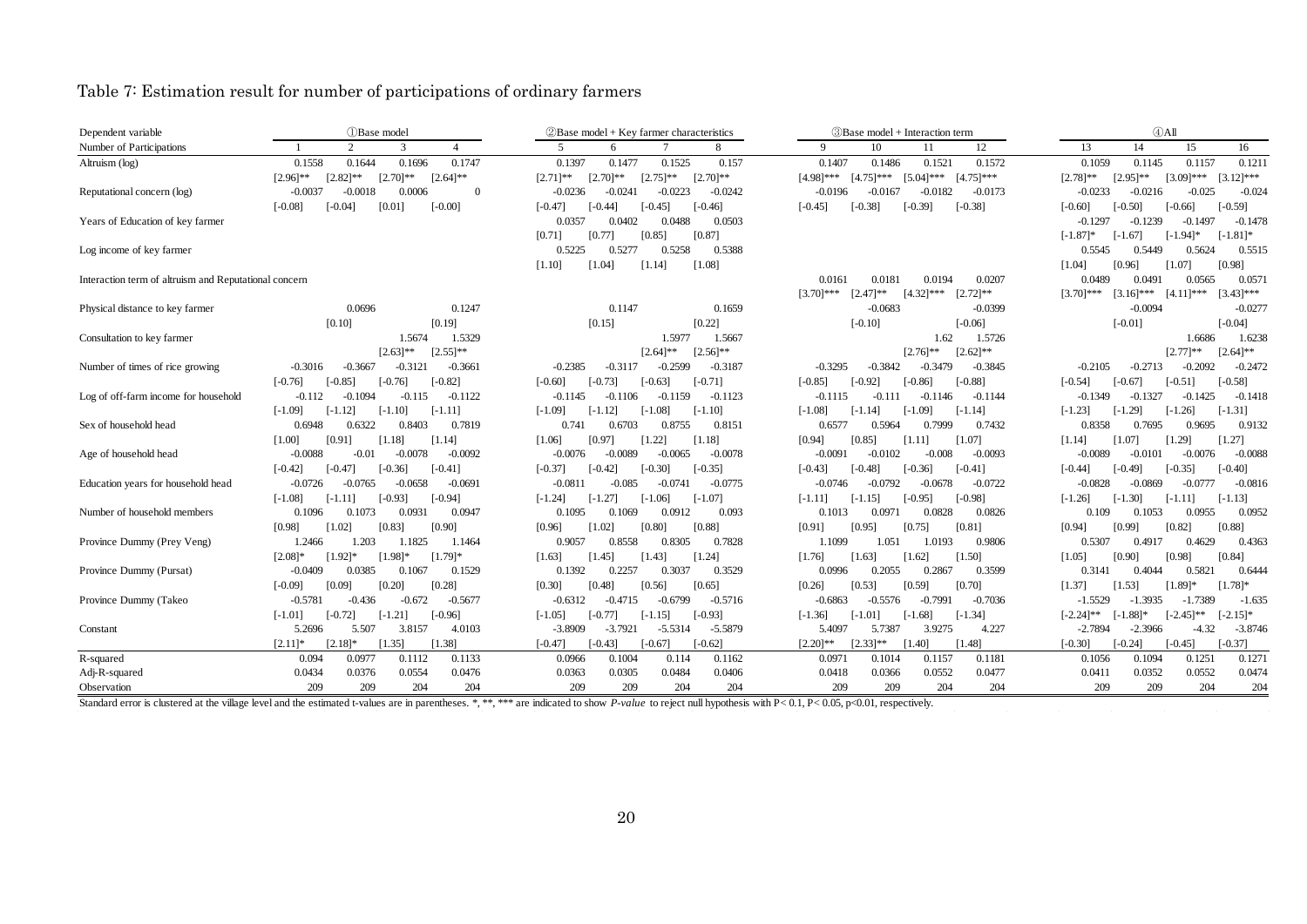### Table 8: Estimation result by type I Tobit model

| Dependent variable                                    |               | (1) Base model |               |               |                           |              | 2Base model + Key farmer characteristics |                             | <b>3Base model + Interaction term</b> |              |              | $\bigoplus$ All             |              |                                        |              |               |
|-------------------------------------------------------|---------------|----------------|---------------|---------------|---------------------------|--------------|------------------------------------------|-----------------------------|---------------------------------------|--------------|--------------|-----------------------------|--------------|----------------------------------------|--------------|---------------|
| Number of Participations                              |               | 2              | 3             |               | 5                         | 6            |                                          | 8                           | 9                                     | 10           | 11           | 12                          | 13           | 14                                     | 15           | 16            |
| Altruism (log)                                        | 0.2842        | 0.2919         | 0.3058        | 0.3108        | 0.2587                    | 0.2664       | 0.2809                                   | 0.286                       | 0.2579                                | 0.2634       | 0.2762       | 0.2795                      | 0.2155       | 0.2231                                 | 0.2313       | 0.2359        |
|                                                       | $[3.05]***$   | $[2.91]$ ***   | $[2.97]$ ***  | $[2.85]$ ***  | $[3.59]$ ***              | $[3.54]$ *** | $[3.61]$ ***                             | $[3.50]$ ***                | $[5.92]$ ***                          | $[5.71]$ *** | $[6.12]$ *** | $[5.81]$ ***                | $[4.14]$ *** | $[4.24]$ ***                           | $[4.59]$ *** | $[4.51]$ ***  |
| Reputational concern (log)                            | 0.0263        | 0.0301         | 0.0212        | 0.0232        | $-0.0137$                 | $-0.0126$    | $-0.017$                                 | $-0.0164$                   | $-0.0039$                             | 0.0012       | $-0.0124$    | $-0.0092$                   | $-0.016$     | $-0.0125$                              | $-0.0237$    | $-0.0197$     |
|                                                       | [0.46]        | [0.50]         | [0.36]        | [0.39]        | $[-0.21]$                 | $[-0.18]$    | $[-0.26]$                                | $[-0.24]$                   | $[-0.08]$                             | [0.02]       | $[-0.22]$    | $[-0.16]$                   | $[-0.31]$    | $[-0.22]$                              | $[-0.47]$    | $[-0.37]$     |
| Years of Education of key farmer                      |               |                |               |               | 0.0905                    | 0.1005       | 0.0954                                   | 0.1015                      |                                       |              |              |                             | $-0.1111$    | $-0.1026$                              | $-0.1618$    | $-0.1637$     |
|                                                       |               |                |               |               | [1.42]                    | [1.52]       | [1.26]                                   | [1.33]                      |                                       |              |              |                             | $[-1.28]$    | $[-1.14]$                              | $[-1.64]$    | $[-1.68]*$    |
| Log income of key farmer                              |               |                |               |               | 0.7148                    | 0.7083       | 0.6574                                   | 0.6472                      |                                       |              |              |                             | 0.7741       | 0.7506                                 | 0.725        | 0.6848        |
|                                                       |               |                |               |               | [1.14]                    | [1.08]       | [1.11]                                   | [1.04]                      |                                       |              |              |                             | [1.12]       | [1.04]                                 | [1.08]       | [0.97]        |
| Interaction term of altruism and Reputational concern |               |                |               |               |                           |              |                                          |                             | 0.0293                                | 0.033        | 0.033        | 0.0366                      | 0.0613       | 0.0623                                 | 0.0747       | 0.0777        |
|                                                       |               |                |               |               |                           |              |                                          |                             | $[3.92]$ ***                          | $[3.13]$ *** | $[4.30]$ *** | $[3.30]$ ***                | $[3.53]$ *** | $[3.27]$ ***                           | $[4.14]$ *** | [3.99]***     |
| Physical distance to key farmer                       |               | $-0.0461$      |               | $-0.0684$     |                           | $-0.046$     |                                          | $-0.0614$                   |                                       | $-0.2802$    |              | $-0.3393$                   |              | $-0.1782$                              |              | $-0.2978$     |
|                                                       |               | $[-0.06]$      |               | $[-0.09]$     |                           | $[-0.06]$    |                                          | $[-0.08]$                   |                                       | $[-0.38]$    |              | $[-0.46]$                   |              | $[-0.22]$                              |              | $[-0.37]$     |
| Consultation to key farmer                            |               |                | 1.5225        | 1.4766        |                           |              | 1.5459                                   | 1.4977                      |                                       |              | 1.5918       | 1.5284                      |              |                                        | 1.6604       | 1.602         |
|                                                       |               |                | $[1.68]$ *    | [1.64]        |                           |              | $[1.71]$ *                               | $[1.66]$ *                  |                                       |              | $[1.76]$ *   | $[1.69]$ *                  |              |                                        | $[1.82]$ *   | $[1.75]$ *    |
| Number of times of rice growing                       | $-0.4784$     | $-0.5415$      | $-0.4784$     | $-0.514$      | $-0.4256$                 | $-0.5016$    | $-0.4453$                                | $-0.4921$                   | $-0.5348$                             | $-0.5834$    | $-0.5442$    | $-0.557$                    | $-0.3939$    | $-0.4565$                              | $-0.3795$    | $-0.3997$     |
|                                                       | $[-0.79]$     | $[-0.86]$      | $[-0.79]$     | $[-0.82]$     | $[-0.70]$                 | $[-0.80]$    | $[-0.72]$                                | $[-0.77]$                   | $[-0.90]$                             | $[-0.96]$    | $[-0.90]$    | $[-0.90]$                   | $[-0.66]$    | $[-0.76]$                              | $[-0.62]$    | $[-0.66]$     |
| Log of off-farm income for household                  | $-0.1622$     | $-0.1599$      | $-0.1635$     | $-0.1629$     | $-0.1607$                 | $-0.1568$    | $-0.16$                                  | $-0.1582$                   | $-0.1608$                             | $-0.1618$    | $-0.1622$    | $-0.1657$                   | $-0.1866$    | $-0.1848$                              | $-0.1962$    | $-0.1989$     |
|                                                       | $[-1.16]$     | $[-1.20]$      | $[-1.19]$     | $[-1.23]$     | $[-1.11]$                 | $[-1.15]$    | $[-1.12]$                                | $[-1.16]$                   | $[-1.14]$                             | $[-1.22]$    | $[-1.17]$    | $[-1.26]$                   | $[-1.26]$    | $[-1.33]$                              | $[-1.32]$    | $[-1.41]$     |
| Sex of household head                                 | 1.168         | 1.0848         | 1.3109        | 1.2418        | 1.1952                    | 1.0979       | 1.3387                                   | 1.2589                      | 1.1629                                | 1.0781       | 1.3099       | 1.2352                      | 1.3273       | 1.2339                                 | 1.4708       | 1.3955        |
|                                                       | [0.96]        | [0.90]         | [1.08]        | [1.05]        | [1.00]                    | [0.93]       | [1.12]                                   | [1.08]                      | [0.95]                                | [0.88]       | [1.07]       | [1.03]                      | [1.08]       | [1.02]                                 | [1.20]       | [1.17]        |
| Age of household head                                 | $-0.0009$     | $-0.0023$      | $-0.0015$     | $-0.0029$     | 0.0011                    | $-0.0003$    | 0.0006                                   | $-0.0009$                   | $-0.0009$                             | $-0.0022$    | $-0.0013$    | $-0.0025$                   | 0.0002       | $-0.0011$                              | $-0.0001$    | $-0.0013$     |
|                                                       | $[-0.03]$     | $[-0.07]$      | $[-0.05]$     | $[-0.09]$     | [0.04]                    | $[-0.01]$    | [0.02]                                   | $[-0.03]$                   | $[-0.03]$                             | $[-0.07]$    | $[-0.04]$    | $[-0.08]$                   | [0.01]       | $[-0.04]$                              | $[-0.00]$    | $[-0.04]$     |
| Education years for household head                    | $-0.0603$     | $-0.0669$      | $-0.0575$     | $-0.0635$     | $-0.0724$                 | $-0.0797$    | $-0.068$                                 | $-0.0744$                   | $-0.0636$                             | $-0.072$     | $-0.0607$    | $-0.0691$                   | $-0.0729$    | $-0.0803$                              | $-0.0706$    | $-0.0779$     |
|                                                       | $[-0.62]$     | $[-0.67]$      | $[-0.55]$     | $[-0.59]$     | $[-0.75]$                 | $[-0.80]$    | $[-0.65]$                                | $[-0.70]$                   | $[-0.65]$                             | $[-0.72]$    | $[-0.58]$    | $[-0.64]$                   | $[-0.76]$    | $[-0.82]$                              | $[-0.69]$    | $[-0.74]$     |
| Number of household members                           | 0.0893        | 0.0823         | 0.0572        | 0.0548        | 0.0838                    | 0.0747       | 0.0495                                   | 0.0458                      | 0.0752                                | 0.0636       | 0.0408       | 0.0337                      | 0.0845       | 0.0738                                 | 0.0571       | 0.0505        |
|                                                       | [0.57]        | [0.55]         | [0.38]        | [0.39]        | [0.54]                    | [0.51]       | [0.33]                                   | [0.33]                      | [0.49]                                | [0.44]       | [0.28]       | [0.24]                      | [0.53]       | [0.50]                                 | [0.37]       | [0.35]        |
| Constant                                              | 4.1768        | 4.5424         | 2.8964        | 3.2319        | $-8.6792$                 | $-8.2572$    | $-9.0448$                                | $-8.562$                    | 4.3488                                | 4.8804       | 3.0154       | 3.5422                      | $-7.7164$    | $-6.9307$                              | $-7.8806$    | $-6.6944$     |
|                                                       | [1.21]        | [1.32]         | [0.74]        | [0.82]        | $[-0.82]$                 | $[-0.75]$    | $-0.87$                                  | $[-0.79]$                   | [1.29]                                | [1.47]       | [0.78]       | [0.92]                      | $[-0.65]$    | $[-0.56]$                              | $[-0.66]$    | $[-0.54]$     |
|                                                       |               |                |               |               |                           |              |                                          |                             |                                       |              |              |                             |              |                                        |              |               |
| sigma                                                 | 4.6319        | 4.6228         | 4.6129        | 4.6084        | 4.6254                    | 4.616        | 4.6061                                   | 4.6013                      | 4.6217                                | 4.611        | 4.5989       | 4.5934                      | 4.6009       | 4.5916                                 | 4.5745       | 4.5696        |
|                                                       | $[11.11]$ *** | $[11.14]$ ***  | $[10.59]$ *** | $[10.67]$ *** | $[11.16]***$ $[11.20]***$ |              |                                          | $[10.60]$ *** $[10.70]$ *** | $[11.10]$ ***                         | $[11.07]***$ |              | $[10.55]$ *** $[10.57]$ *** |              | $[11.22]***$ $[11.21]***$ $[10.61]***$ |              | $[10.63]$ *** |
| Observation                                           | 209           | 209            | 204           | 204           | 209                       | 209          | 204                                      | 204                         | 209                                   | 209          | 204          | 204                         | 209          | 209                                    | 204          | 204           |

Standard error is clustered at the village level and the estimated t-values are in parentheses. \*,\*\*,\*\*\*\* are indicated to show P-value to reject null hypothesis with P<0.1, P<0.05, p<0.01, respectively. All regressions in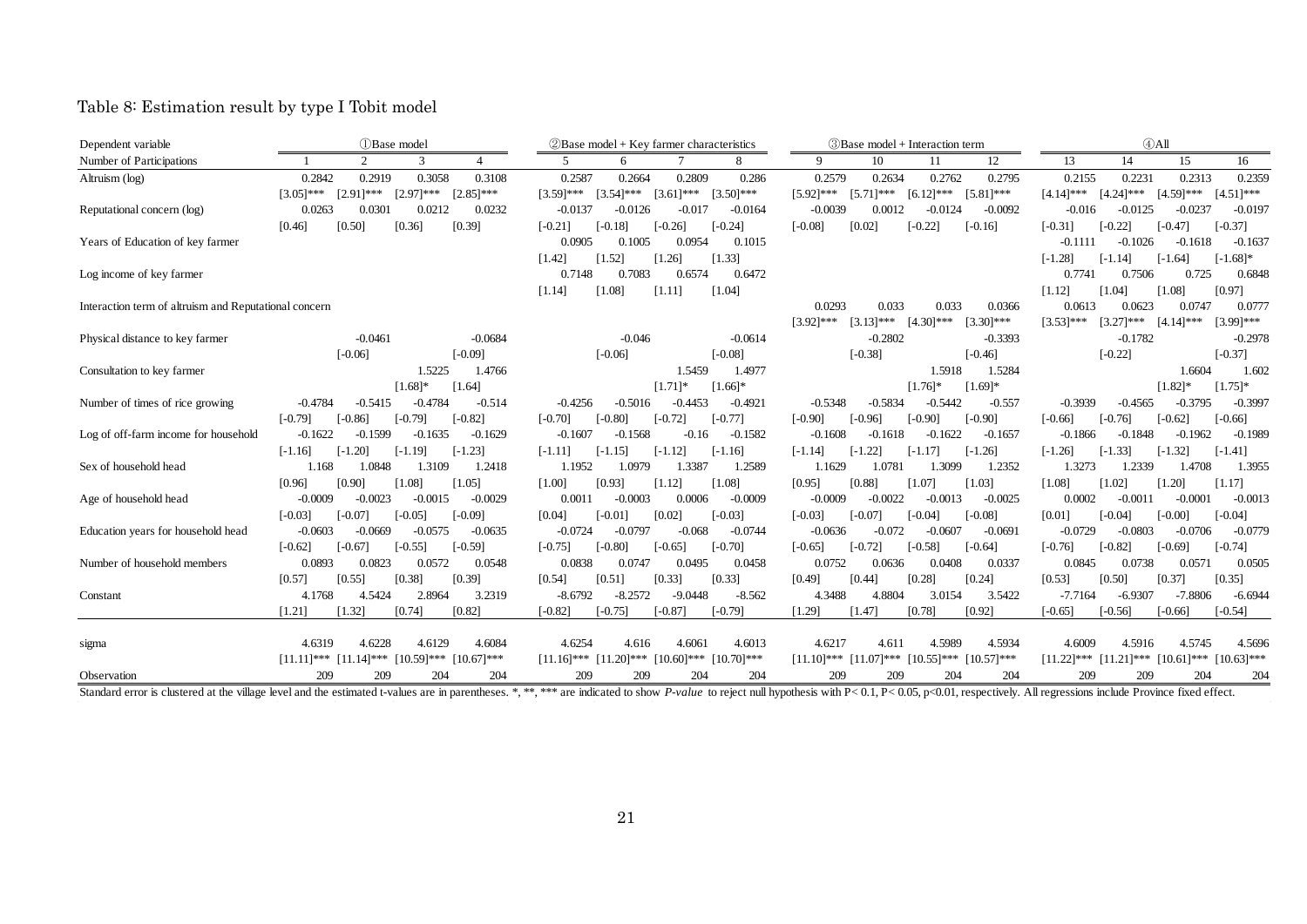| Dependent variable                   |              |              | <b><i>OBase</i></b> model |              |               | $(2)$ Base model + Key farmer characteristics |               |              |  |  |  |  |
|--------------------------------------|--------------|--------------|---------------------------|--------------|---------------|-----------------------------------------------|---------------|--------------|--|--|--|--|
| Participation                        | 1            | 2            | 3                         | 4            | 5             | 6                                             |               | 8            |  |  |  |  |
| Altruism (log)                       | 0.0225       | 0.0232       | 0.0213                    | 0.0222       | 0.0225        | 0.0246                                        | 0.0223        | 0.0247       |  |  |  |  |
|                                      | $[4.04]$ *** | $[3.96]$ *** | $[3.58]$ ***              | $[3.49]$ *** | $[5.11]$ ***  | $[5.82]$ ***                                  | $[4.56]$ ***  | $[5.49]$ *** |  |  |  |  |
| Years of education of key farmer     |              |              |                           |              | 0.0138        | 0.0156                                        | 0.012         | 0.0135       |  |  |  |  |
|                                      |              |              |                           |              | $[2.52]^{**}$ | $[2.53]$ **                                   | $[1.88]$ *    | $[2.10]$ *   |  |  |  |  |
| Log income of key farmer             |              |              |                           |              | $-0.0196$     | $-0.0366$                                     | $-0.03$       | $-0.052$     |  |  |  |  |
|                                      |              |              |                           |              | $[-0.32]$     | $[-0.57]$                                     | $[-0.49]$     | $[-0.82]$    |  |  |  |  |
| Physical distance to key farmer      |              | $-0.0461$    |                           | $-0.0763$    |               | $-0.0843$                                     |               | $-0.1097$    |  |  |  |  |
|                                      |              | $[-0.70]$    |                           | $[-1.14]$    |               | $[-1.37]$                                     |               | $[-1.83]$ *  |  |  |  |  |
| Consultation to key farmer           |              |              | $-0.0707$                 | $-0.0781$    |               |                                               | $-0.063$      | $-0.0732$    |  |  |  |  |
|                                      |              |              | $[-0.57]$                 | $[-0.65]$    |               |                                               | $[-0.51]$     | $[-0.61]$    |  |  |  |  |
| Number of times of rice growing      | 0.0056       | 0.0104       | 0.0086                    | 0.0193       | $-0.0075$     | $-0.0021$                                     | $-0.0059$     | 0.0049       |  |  |  |  |
|                                      | [0.11]       | [0.22]       | [0.17]                    | [0.44]       | $[-0.14]$     | $[-0.04]$                                     | $[-0.11]$     | [0.10]       |  |  |  |  |
| Log of off-farm income for household | $-0.0149$    | $-0.0156$    | $-0.0146$                 | $-0.0159$    | $-0.0131$     | $-0.0141$                                     | $-0.0128$     | $-0.0142$    |  |  |  |  |
|                                      | $[-0.91]$    | $[-0.97]$    | $[-0.90]$                 | $[-0.98]$    | $[-0.80]$     | $[-0.89]$                                     | $[-0.78]$     | $[-0.89]$    |  |  |  |  |
| Sex of household head                | 0.1122       | 0.113        | 0.1109                    | 0.113        | 0.0963        | 0.0938                                        | 0.098         | 0.0962       |  |  |  |  |
|                                      | [0.84]       | [0.83]       | [0.84]                    | [0.85]       | [0.75]        | [0.71]                                        | [0.77]        | [0.74]       |  |  |  |  |
| Age of household head                | 0.0023       | 0.0023       | 0.0018                    | 0.0019       | 0.0023        | 0.0023                                        | 0.0017        | 0.0018       |  |  |  |  |
|                                      | [0.78]       | [0.80]       | [0.60]                    | [0.65]       | [0.77]        | [0.77]                                        | [0.60]        | [0.63]       |  |  |  |  |
| Education years for household head   | 0.001        | 0.0005       | $-0.0007$                 | $-0.0012$    | 0.0014        | 0.0009                                        | $\theta$      | $-0.0006$    |  |  |  |  |
|                                      | [0.09]       | [0.05]       | $[-0.06]$                 | $[-0.11]$    | [0.14]        | [0.08]                                        | [0.00]        | $[-0.06]$    |  |  |  |  |
| Number of household members          | $-0.0069$    | $-0.0072$    | $-0.0094$                 | $-0.0099$    | $-0.0095$     | $-0.0107$                                     | $-0.0123$     | $-0.0137$    |  |  |  |  |
|                                      | $[-0.42]$    | $[-0.44]$    | $[-0.62]$                 | $[-0.68]$    | $[-0.57]$     | $[-0.66]$                                     | $[-0.81]$     | $[-0.95]$    |  |  |  |  |
| Province Dummy (Prey Veng)           | 0.0804       | 0.0778       | 0.0961                    | 0.0975       | 0.0911        | 0.0948                                        | 0.1061        | 0.1172       |  |  |  |  |
|                                      | [1.74]       | [1.72]       | $[2.06]$ *                | $[2.29]$ **  | $[2.43]^{**}$ | $[2.88]$ **                                   | $[2.29]$ **   | $[2.94]$ **  |  |  |  |  |
| Province Dummy (Pursat)              | 0.0887       | 0.094        | 0.1113                    | 0.1195       | 0.0975        | 0.1041                                        | 0.1122        | 0.1194       |  |  |  |  |
|                                      | [1.53]       | [1.37]       | [1.71]                    | [1.56]       | $[2.54]^{**}$ | $[2.22]^{**}$                                 | $[2.33]^{**}$ | $[2.12]*$    |  |  |  |  |
| Province Dummy (Takeo)               | 0.0419       | 0.0382       | 0.0538                    | 0.0461       | 0.1149        | 0.1212                                        | 0.1169        | 0.1195       |  |  |  |  |
|                                      | [0.59]       | [0.57]       | [0.71]                    | [0.64]       | [1.60]        | [1.62]                                        | [1.54]        | [1.63]       |  |  |  |  |
| Constant                             | 0.6632       | 0.6929       | 0.7579                    | 0.801        | 0.895         | 1.2252                                        | 1.1757        | 1.6061       |  |  |  |  |
|                                      | $[1.92]*$    | $[2.03]*$    | $[1.85]$ *                | $[1.99]$ *   | [0.86]        | [1.13]                                        | [1.12]        | [1.49]       |  |  |  |  |
| R-squared                            | 0.0563       | 0.0579       | 0.0588                    | 0.0624       | 0.0664        | 0.0713                                        | 0.0673        | 0.0744       |  |  |  |  |
| Adj-R-squared                        | 0.0086       | 0.0002       | 0.0049                    | $-0.0017$    | 0.0092        | 0.0043                                        | 0.0034        | 0.0006       |  |  |  |  |
| Observation                          | 209          | 209          | 204                       | 204          | 209           | 209                                           | 204           | 204          |  |  |  |  |

Table 9: Estimation result by general altruism and participation by linear probability model

Standard error is clustered at the village level and the estimated t-values are in parentheses. \*, \*\*, \*\*\* are indicated to show P-value to reject null hypothesis with  $P < 0.1$ ,  $P < 0.05$ ,  $p < 0.01$ , respectively.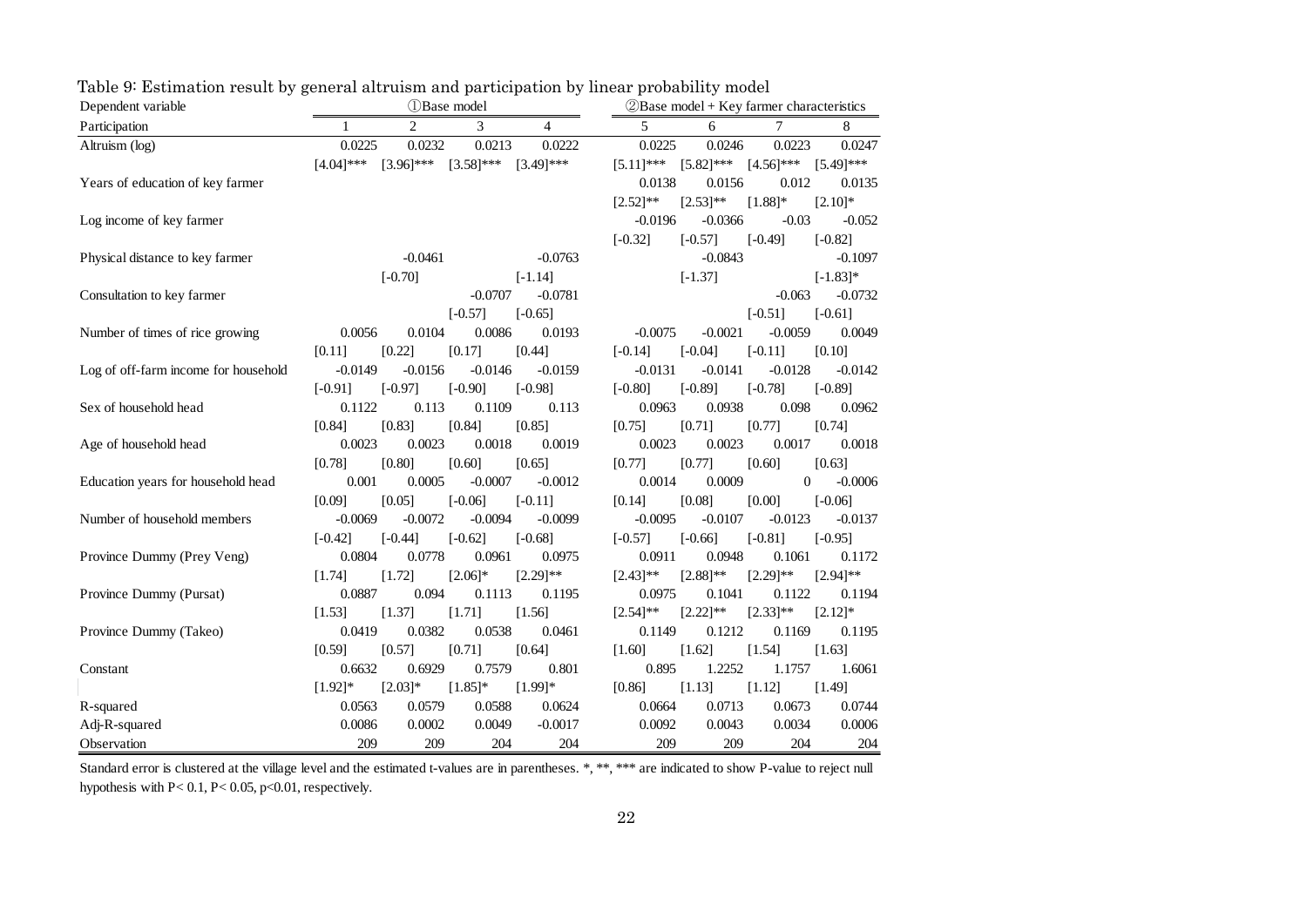| Dependent variable                   |             |             | <b>D</b> Base model |             | $\oslash$ Base model + Key farmer characteristics |             |              |             |  |  |
|--------------------------------------|-------------|-------------|---------------------|-------------|---------------------------------------------------|-------------|--------------|-------------|--|--|
| Number of Participations             | 1           | 2           | 3                   | 4           | 5                                                 | 6           |              | 8           |  |  |
| Altruism (log)                       | 0.1048      | 0.1096      | 0.1097              | 0.1117      | 0.0981                                            | 0.1043      | 0.1008       | 0.1036      |  |  |
|                                      | $[2.71]$ ** | $[2.53]$ ** | $[2.66]$ **         | $[2.54]$ ** | $[1.91]$ *                                        | [1.78]      | $[1.95]$ *   | [1.74]      |  |  |
| Years of education of key farmer     |             |             |                     |             | 0.0094                                            | 0.0154      | 0.0256       | 0.0279      |  |  |
|                                      |             |             |                     |             | [0.17]                                            | [0.27]      | [0.39]       | [0.41]      |  |  |
| Log income of key farmer             |             |             |                     |             | 0.1                                               | 0.0718      | 0.1192       | 0.1094      |  |  |
|                                      |             |             |                     |             | [0.15]                                            | [0.10]      | [0.18]       | [0.15]      |  |  |
| Physical distance to key farmer      |             | 0.0009      |                     | 0.0715      |                                                   | $-0.0132$   |              | 0.0496      |  |  |
|                                      |             | [0.00]      |                     | [0.11]      |                                                   | $[-0.02]$   |              | [0.07]      |  |  |
| Consultation to key farmer           |             |             | 1.5809              | 1.5463      |                                                   |             | 1.597        | 1.5609      |  |  |
|                                      |             |             | $[2.57]$ **         | $[2.49]$ ** |                                                   |             | $[2.57]**$   | $[2.45]$ ** |  |  |
| Number of times of rice growing      | $-0.0956$   | $-0.1372$   | $-0.0939$           | $-0.1309$   | $-0.0912$                                         | $-0.1394$   | $-0.1024$    | $-0.14$     |  |  |
|                                      | $[-0.27]$   | $[-0.37]$   | $[-0.25]$           | $[-0.33]$   | $[-0.25]$                                         | $[-0.37]$   | $[-0.27]$    | $[-0.35]$   |  |  |
| Log of off-farm income for household | $-0.1238$   | $-0.1227$   | $-0.1271$           | $-0.1255$   | $-0.1236$                                         | $-0.1218$   | $-0.1251$    | $-0.1234$   |  |  |
|                                      | $[-1.17]$   | $[-1.21]$   | $[-1.17]$           | $[-1.19]$   | $[-1.15]$                                         | $[-1.19]$   | $[-1.15]$    | $[-1.17]$   |  |  |
| Sex of household head                | 0.794       | 0.741       | 0.9376              | 0.8889      | 0.7985                                            | 0.7361      | 0.9335       | 0.8816      |  |  |
|                                      | [1.10]      | [1.04]      | [1.26]              | [1.24]      | [1.11]                                            | [1.04]      | [1.26]       | [1.23]      |  |  |
| Age of household head                | $-0.0119$   | $-0.0131$   | $-0.0109$           | $-0.0121$   | $-0.0116$                                         | $-0.0129$   | $-0.0105$    | $-0.0118$   |  |  |
|                                      | $[-0.58]$   | $[-0.63]$   | $[-0.51]$           | $[-0.55]$   | $[-0.59]$                                         | $[-0.64]$   | $[-0.50]$    | $[-0.54]$   |  |  |
| Education years for household head   | $-0.0815$   | $-0.0862$   | $-0.0757$           | $-0.0792$   | $-0.0824$                                         | $-0.0868$   | $-0.0762$    | $-0.0797$   |  |  |
|                                      | $[-1.24]$   | $[-1.27]$   | $[-1.08]$           | $[-1.08]$   | $[-1.28]$                                         | $[-1.31]$   | $[-1.10]$    | $[-1.11]$   |  |  |
| Number of household members          | 0.123       | 0.1217      | 0.1119              | 0.1137      | 0.1231                                            | 0.1202      | 0.109        | 0.1101      |  |  |
|                                      | [1.08]      | [1.12]      | [0.97]              | [1.05]      | [1.07]                                            | [1.14]      | [0.94]       | [1.03]      |  |  |
| Province Dummy (Prey Veng)           | 0.9425      | 0.8865      | 0.8553              | 0.8184      | 0.8959                                            | 0.8529      | 0.7923       | 0.759       |  |  |
|                                      | [1.47]      | [1.36]      | [1.34]              | [1.21]      | [1.32]                                            | [1.19]      | [1.11]       | [0.99]      |  |  |
| Province Dummy (Pursat)              | $-0.4936$   | $-0.4334$   | $-0.3763$           | $-0.3452$   | $-0.4561$                                         | $-0.3957$   | $-0.3221$    | $-0.289$    |  |  |
|                                      | $[-1.33]$   | $[-1.07]$   | $[-0.83]$           | $[-0.70]$   | $[-1.15]$                                         | $[-0.94]$   | $[-0.69]$    | $[-0.60]$   |  |  |
| Province Dummy (Takeo                | $-0.986$    | $-0.8941$   | $-1.138$            | $-1.061$    | $-0.964$                                          | $-0.8362$   | $-1.0464$    | $-0.9574$   |  |  |
|                                      | $[-2.16]$ * | $[-1.74]$   | $[-2.40]$ **        | $[-2.05]*$  | $[-2.28]$ **                                      | $[-1.84]$ * | $[-2.47]$ ** | $[-2.05]$ * |  |  |
| Constant                             | 5.4448      | 5.7017      | 3.9682              | 4.1655      | 3.6592                                            | 4.3636      | 1.7184       | 2.082       |  |  |
|                                      | $[2.18]*$   | $[2.26]$ ** | [1.40]              | [1.43]      | [0.32]                                            | [0.35]      | [0.14]       | [0.16]      |  |  |
| R-squared                            | 0.0927      | 0.096       | 0.1084              | 0.11        | 0.0928                                            | 0.0961      | 0.1088       | 0.1105      |  |  |
| Adj-R-squared                        | 0.0469      | 0.0406      | 0.0573              | 0.0491      | 0.0372                                            | 0.0309      | 0.0478       | 0.0395      |  |  |
| Observation                          | 209         | 209         | 204                 | 204         | 209                                               | 209         | 204          | 204         |  |  |

Table 10: Estimation result by general altruism and participation by linear probability model

Standard error is clustered at the village level and the estimated t-values are in parentheses. \*, \*\*, \*\*\* are indicated to show P-value to reject null hypothesis with  $P < 0.1$ ,  $P < 0.05$ ,  $p < 0.01$ , respectively.